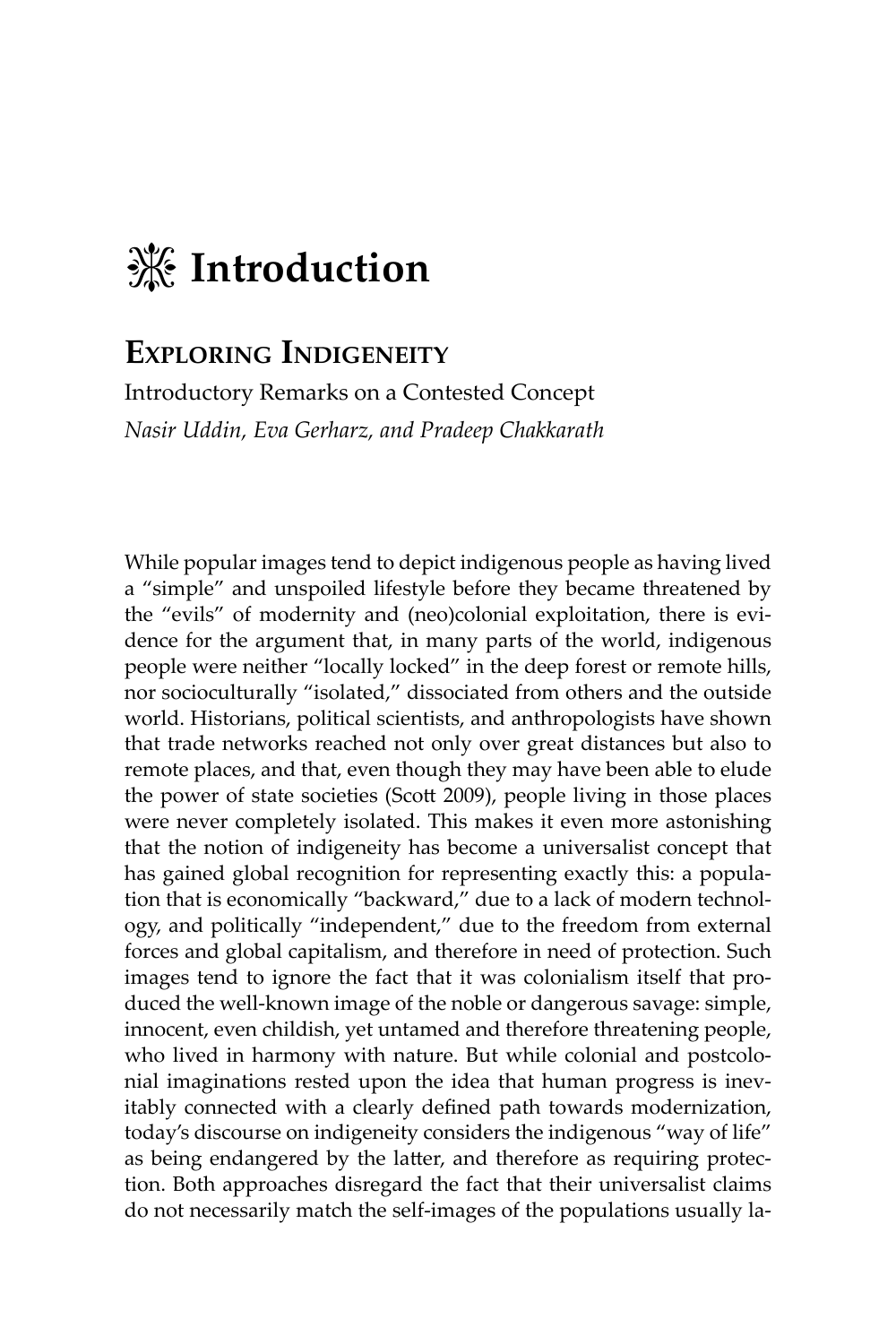beled "indigenous." They also tend to ignore that, like other people all over the world, these populations are extensively connected to, and deeply influenced by, transformative global socioeconomic and political rhetoric and realities (for more detail, see Cadena and Starn 2007; Clifford 2013). Mobility is a feature of the modern world as people, goods, and ideas move rapidly from one place to another. This fosters the emergence of new visions and aspirations for development that are embedded in the dynamics of local and global statecraft. While one should refrain from constructing indigenous people as clearly demarcated "groups" who exist "out there," and even when one accepts that in general the world's population struggles with the impact of neoliberal notions of economic formation and governmentality, it is also important to recognize that the label "indigenous" has recently become a powerful category that continues to inspire identity politics, emancipatory projects, and protectionist measures worldwide.

Even today, indigenous activists across the world to some extent tend to reproduce images of locally locked, culturally confined, socially egalitarian, economically self-sufficient, and politically independent "peoples" in international forums and indigenous peoples' rights discourses in order to pursue particular claims. These images are particularly plausible and illustrative because they constitute a counter-narrative to modernization—a discourse frequently pursued by activists' main opponent, the nation-state. Modernization, globalization, industrialization, and other forms of what we call "neoliberalism" are not projects "out there" that hang over people's heads like a phantom, but strategies that are being pursued, and quite often actively protected and promoted, by the nation-state. Accordingly, indigenous activism mostly addresses state actors who are regarded as complicit in "selling out" indigenous rights to lands and natural resources without recognizing their way of life as being different to that of the majority population. This explanation, however, does not tell the entire story. It ignores the fact that the national imagination of many postcolonial states rests upon the ideal of a culturally homogenous society, for which minorities constitute a potential threat (Appadurai 2006). It also ignores the fact that within nation-states it is not only the so-called indigenous people who have been marginalized, but also often other segments of society who have not been able to gain recognition and influence. In contrast to explanations that tend to ignore the complexity of historical processes—that is, those acted out by a variety of protagonists at various global and local scales—this volume addresses the question of how indigeneity has manifested itself as a global discourse, feeding into very concrete poli-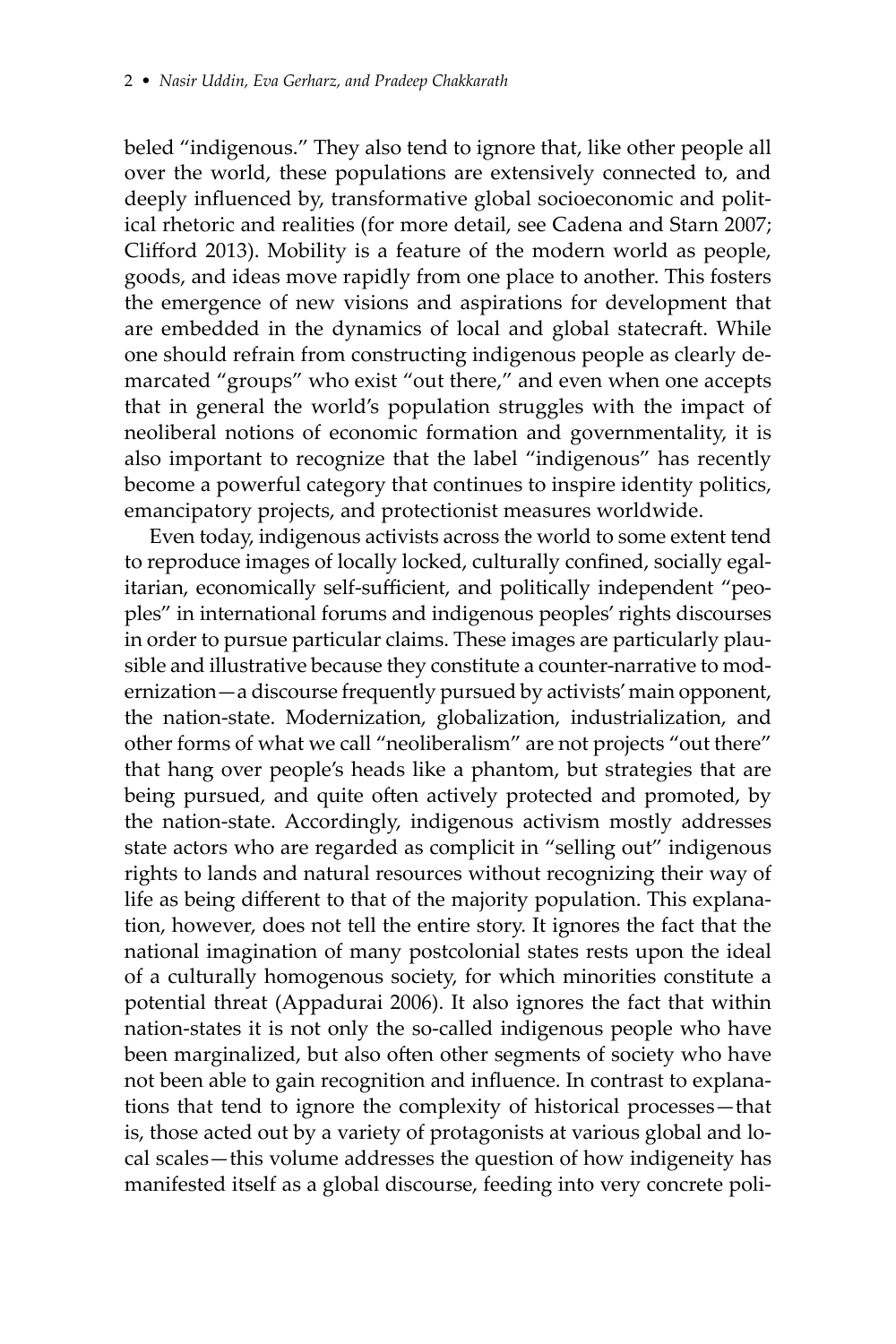cies and politics at different moments in time. It highlights that the concept itself is not a new invention, with a clearly defined meaning and scope, and related to a well-crafted set of rights, but rather that it has been used in many different ways by various actors. Accordingly, it has been used as an ascriptive and self-ascriptive category, as it is strategically employed by activists in order to pursue a particular set of claims, and by governments to defeat said claims or to make strategic concessions. Indigeneity has been appropriated by states and organizations exactly because it carries a particular meaning that is loaded with essentialist sentiments. However, it is not the validity of these sentiments over which activists continue to fight, but rather access to resources, rights, and dignity. This volume presents empirically grounded case studies from different parts of the world, which show that indigeneity is a contested concept and manifests itself in various ways.

Being concerned with "indigeneity on the move" indicates a keen interest in the question of how far, and under what conditions, the concept of indigeneity, which can be considered one of the key concepts of current social sciences, has the potential to change, alongside the rapidly changing lives and lifestyles of indigenous peoples across the world. And by extension, how these changes might reshape or at least modify our perspectives on established theories about social, economic, and political dynamics and their underlying factors. The concept of "indigeneity" and the various understandings of its meaning have had an impact not only on how social scientists think about the interconnections of identity, space, language, history, and culture, but also on how they describe the increasingly complex interplay of diverse players and agents within dynamic global socioeconomic, and political realities, and the rhetoric that accompanies it.

Indigeneity has become a resource in identity politics, a matter of "deep belonging," desired more than discouraged, and proclaimed more than hidden as one's attachment to a particular place, culture, and nation. It is woven together in an intricate web of concepts such as ethnicity, identity, hybridity, authenticity, autochthony, diaspora, nation, and homeland, and the ways in which these ideas are formed, developed, and "owned." In so far as territoriality and ancestral rights over land are inscribed into the notion of indigeneity, the imagination of place, space, and time are central analytical dimensions that are highly relevant, particularly with regard to questions concerning the redistributive power of states and political (e.g., democratic) processes. Although indigeneity is primarily expressed as an attachment to land, locale, and nation, the relationship between indigeneity and belonging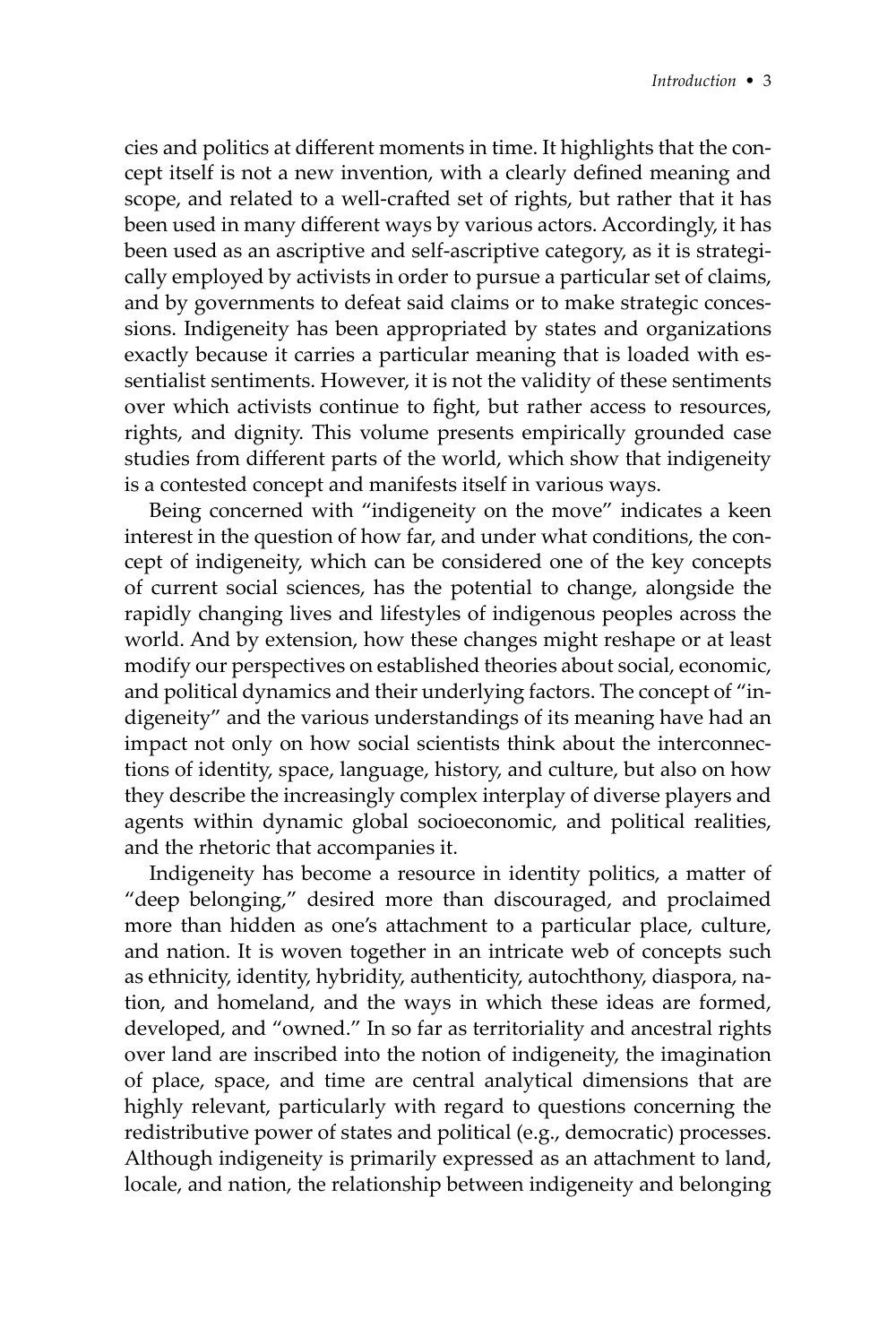is reworked and modified in translocal and transnational communicative and interactive processes. Consequently, these concepts intersect with local, national, and global sociopolitical debates and are confronted with the challenges posed to indigenous aspirations by the neoliberal agenda of nation-states and their concerns with sovereignty. Therefore, apart from being of academic interest, the politics of indigeneity are significant in the context of nation-building, the accommodation of minority rights, neoliberal policy reforms, and political debates in growing rights activism at a global scale. Given these contexts, how should we address indigeneity on the move in its various manifestations at different levels? What are the challenges that indigenous peoples across the world face in the interface between local, nationalist rhetoric and global, political dynamics? How are these challenges crucial for indigenous people living in different regions across the globe? These are the leading questions, in relation to national and transnational indigenous activism, that this book seeks to address, with the aim of shaping a potential framework to better understand the various manifestations of indigeneity.

Apart from some very good ethnographies on indigenous issues published across the world, there exist various edited volumes on indigeneity, on the indigenous dynamics of translocal politics, and on indigenous cosmopolitanism (see, e.g., Cadena and Starn 2007; Dev, Kelkar, and Walter 2004; Forte 2010; Karlsson and Subba 2006; Rycroft and Dasgupta 2011; Venkateswar and Hughes 2011), which focus mainly on the present discourse on indigeneity and the struggles of indigenous people with the diverse issues they experience, in the context of a recurrent and rapidly transforming socioeconomic and political reality. These collections portray the present situation as a consequence of the past, where indigenous people were thought of as a "backward human race," this category being produced in colonial scholarship on civilization in the mid nineteenth century. However, the situation has now considerably—though not completely—changed; indigenous peoples receive global attention, and their rights are acknowledged in different international forums. Indigenous people represent themselves at every level of society—locally, nationally, regionally, and globally—which gives birth to potentially new, as well as problematic, dimensions of the concept of both indigeneity itself and concurrent identity politics. This book focuses on "indigeneity on the move" with a critical assessment of local, translocal, and transnational figurations, and their relevance to the notions of indigeneity and indigenous activism, based on empirically informed analyses of past experiences and present challenges.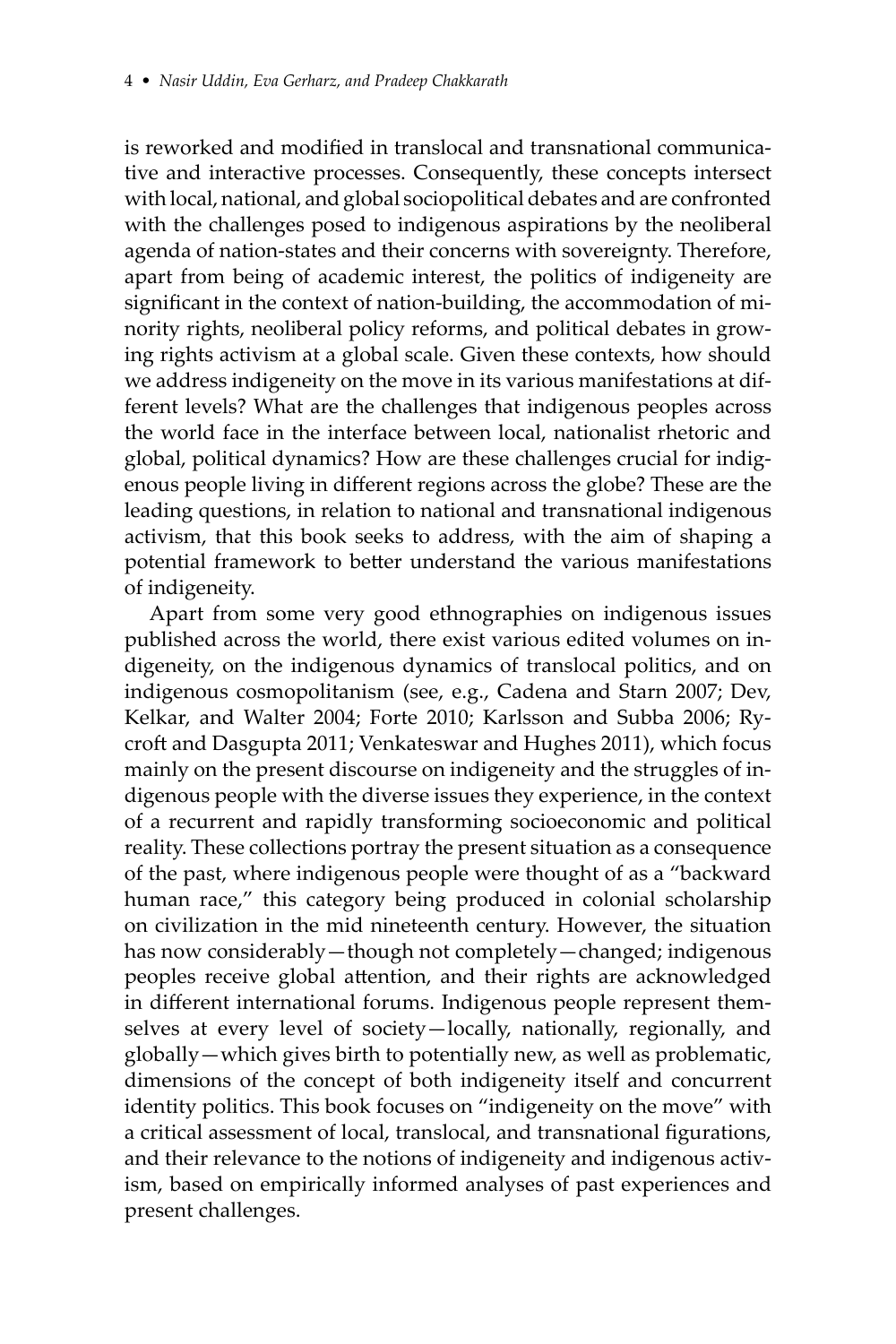#### **Indigeneity, Identity Politics, and Nation-States**

The idea of indigeneity as a political resource in identity politics, referring to individual and collective attachment to a particular place, culture, and nation, is not a new phenomenon. It intersects with local, national, and global sociopolitical debates following the framework of "us" versus "them" in various contexts. The politics of nationalism, and that of naming and categorizing in postcolonial states, along with developmental interventions and displacements and, more recently, certain states' neoliberal agendas, have seen indigenous activists and those sympathetic to indigenous claims fight for legal and constitutional recognition within the political space of particular nation-states. Such recognition is usually framed in the language of rights (Cowan 2001; Gellner 2011) and relates to ideals of justice, equity, development, and democracy.

Ethnographies from all over the world have shown that the negotiations between indigenous activists and governments are framed within very different discourses, which differ from region to region and from one country to another. For instance, in the Americas, the discourse has been determined by images of indigenous people as the victims of settler colonialism, while in postcolonial states in South and Southeast Asia it involves cultural politics and the exclusionary policies of nation-building and state formation. In many countries, development programs directed towards economic growth at the cost of indigenous people and their habitats have given activists grounds to criticize development both as a discourse and as a set of practices (Escobar 1995; Ferguson 1994; Ziai 2013). Economic, political, and social marginalization have fostered the emergence of new, pioneering indigenous movements, which have been (partly) successful in introducing policy reforms and formulating alternative visions of society (e.g., Esteva and Prakash 1998; Laurie, Andolina, and Radcliffe 2005). Taking up a notion of indigeneity that is strongly linked with environmentalism and that line of activism, some movements have produced new visions for development, and new concrete versions thereof, such as the Buen Vivir initiative (see Ruttenberg 2013; Villalba 2013). Some of these activist movements have become particularly successful in claiming access to state resources, as the cases of Bolivia and Ecuador show (see Molyneux and Thomson 2011).

Whereas definitions of indigenous people in the Americas have been largely undisputed, activists in many parts of Africa and Asia, in contrast, have faced more difficulties because of different historical backgrounds or ethnic settings. Many Asian and African states refrain from acknowledging indigenous people as a category of citizens who are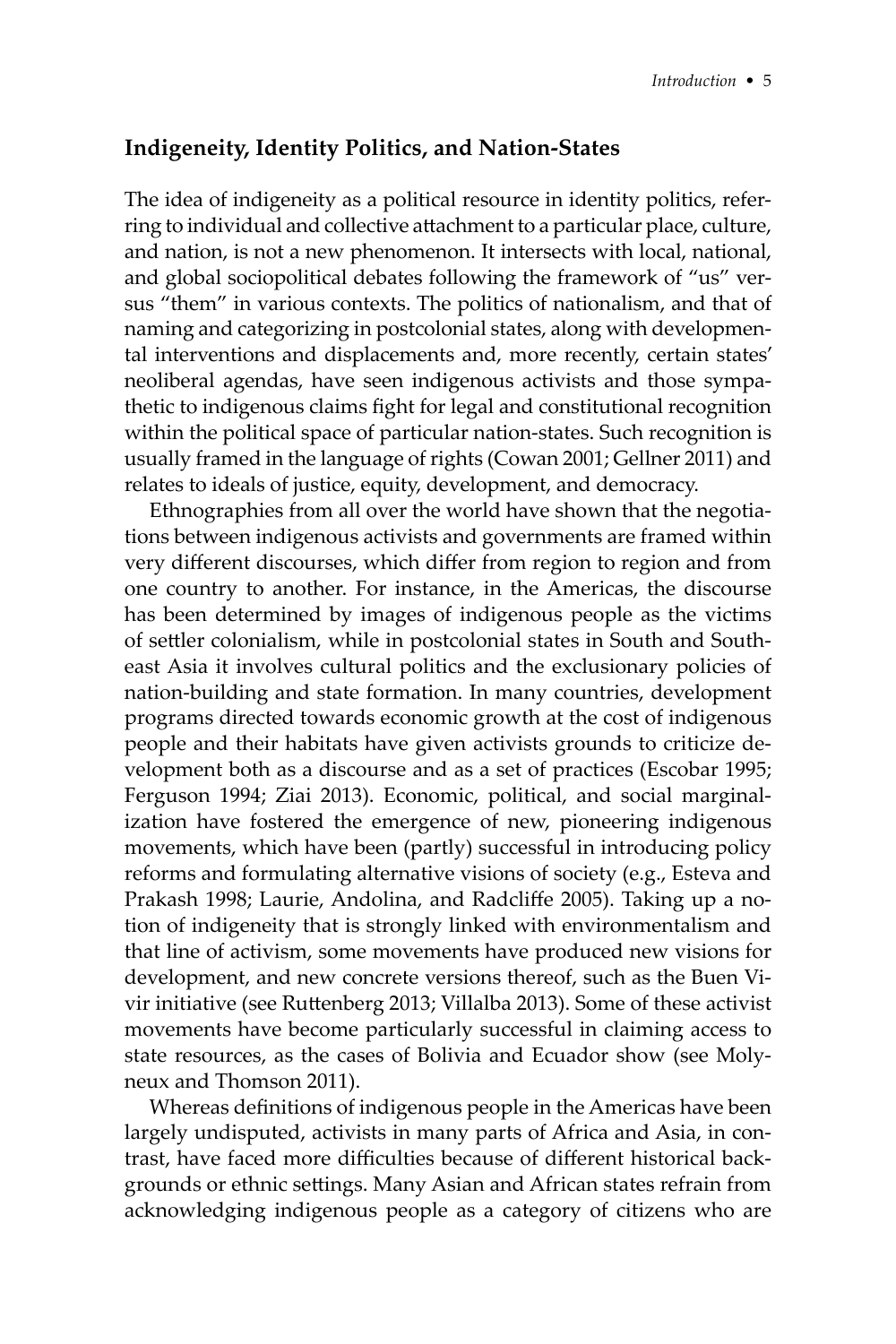eligible for special rights and benefits on the basis of being oppressed (Gerharz 2014; Hodgson 2011; Pelican 2009). The arguments employed by these governments often rely on an interpretation of the notion of indigenous people that relates to specifics of the American populations for example, the exposure to a colonialist force and its repercussions. At the same time, activists draw upon globalized notions of indigeneity to legitimize their claims. Paradoxically, both of these strategies can be interpreted as being directly related to globalization, in the sense of deterritorialization, which has opened up new avenues for denationalization and the permeability of boundaries, and therefore paves the way for universalist claims, such as human rights or collective rights pertaining to the specific conditions assigned to the indigenous "way of life." In this sense, the emergence of indigenous activism can be regarded as a challenge to the modernization efforts of nation-states (Clifford 2013). However, the rising number of incidents of collective violence can also be traced back to growing pressure from globalizing forces, which threatens nationalist ideals of cultural purity within nation-states and leads to the reassertion of us/them constructions in ethnic terms (Appadurai 2006). Minorities with cultural differences thus become a problem because they challenge, from the statist perspective, the national narratives of social cohesion, solidarity, and homogeneity. In stark contrast to the universalist claims that unfold in transnational social spaces, we witness the recurrence of nationalist claims to social and cultural homogeneity.

# **Indigeneity as a Subject of Global Policy**

Whereas indigeneity remains a highly contested concept in many countries with respect to the ideas of modern nation-states, a global discourse with more or less transnationally standardized meanings and connotations has emerged, especially following the support of international organizations with measures such as the International Labour Organization (ILO) conventions, the definition by the World Bank, and the United Nations Declaration on the Rights of Indigenous Peoples (UNDRIP). These imply the right to self-identification and self-definition, for example, but also offer guarantees such as freedom from oppression, as well as enshrining a special relationship between indigenous people and their land, and seeing mobility as a way of life. Debates on indigeneity and indigenous activism have shown a remarkable continuity throughout recent decades and have led to "place-making" at the level of the United Nations (Muehlebach 2001). In the early 1980s, the United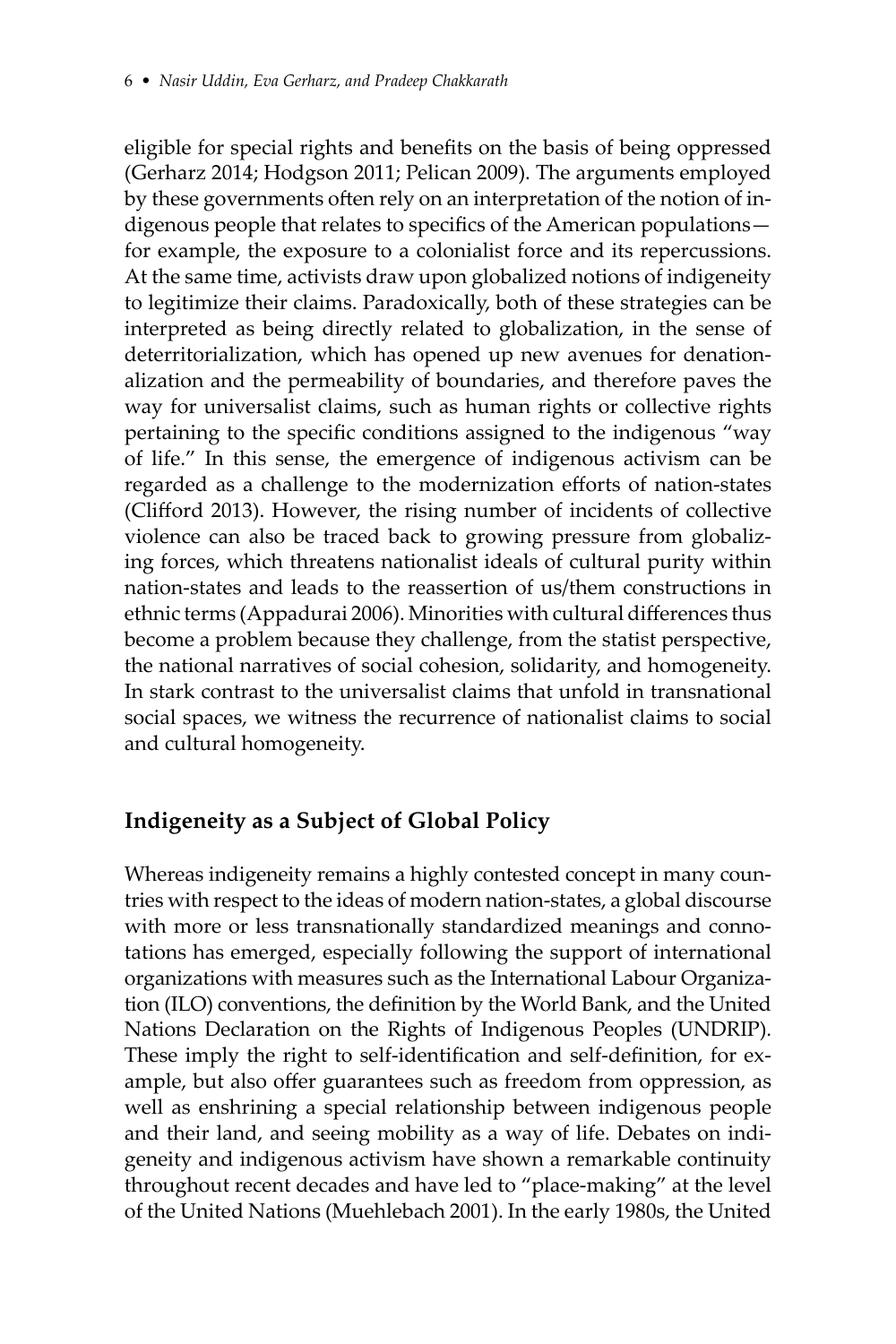Nations had already started to respond to the claims of indigenous activists, who highlighted the marginalization of so-called indigenous peoples. With the formation of the UN Working Group on Indigenous Populations (WGIP), in 1982, struggles for equality that had been taking place in several nation-states around the world gained global recognition, and regular meetings within the UN also encouraged local civil society groups and rights organizations to expand their networks beyond the national space by building connections with transnational indigenous activism. These alternate, global institutionalizations were accompanied by an increasing interest from the ILO, which adopted the first international legal mechanism for the protection of indigenous peoples in 1989, in the form of the ILO Convention 169.

Due to the continuous efforts of the WGIP to raise the concerns of indigenous people, the UN Human Rights Council proposed to the General Assembly that 1993 should be named as the "International Year of the World's Indigenous People."<sup>1</sup> This was followed by the first "International Decade of the World's Indigenous People" (1995–2004). Indigenous activists made use of these ten years to initiate a variety of activities, including resolving problems related to the rights to lands, the preservation of nature and protection of habitats, health and education issues, and the constitutional recognition of identity—in all parts of the world. The Permanent Forum on Indigenous Issues was formed in 2000, and a UN Special Rapporteur on the Rights and Fundamental Freedoms of Indigenous People was appointed in 2001, although the impact of these measures on UN policies was limited.<sup>2</sup> Consequently, the UN declared 2005–14 as a second International Decade of the World's Indigenous People, making the "integrity and dignity" of indigenous peoples across the world a goal, which was in turn crucial for growing indigenous activism at both the global and local level, refueling as it did the rights movement of indigenous peoples working for cooperation, dignity, and integrity. Amidst this mounting indigenous activism, indigeneity became "a global ethnoscape" (Appadurai 1996), which now serves as a powerful tool for political negotiations because the international recognition of indigeneity has created a political space for indigenous people across the world to press their claims and demands (see Gerharz 2012; Ghosh 2006).

These international developments in creating and developing legal instruments were supplemented by the rights-based and promotional activities of transnationally organized initiatives such as the Environmental Defense Fund, the Forest People's Movement, Survival International, Cultural Survival, and Rainforest Action Network, among others.3 Much of this transnational activism relates to global debates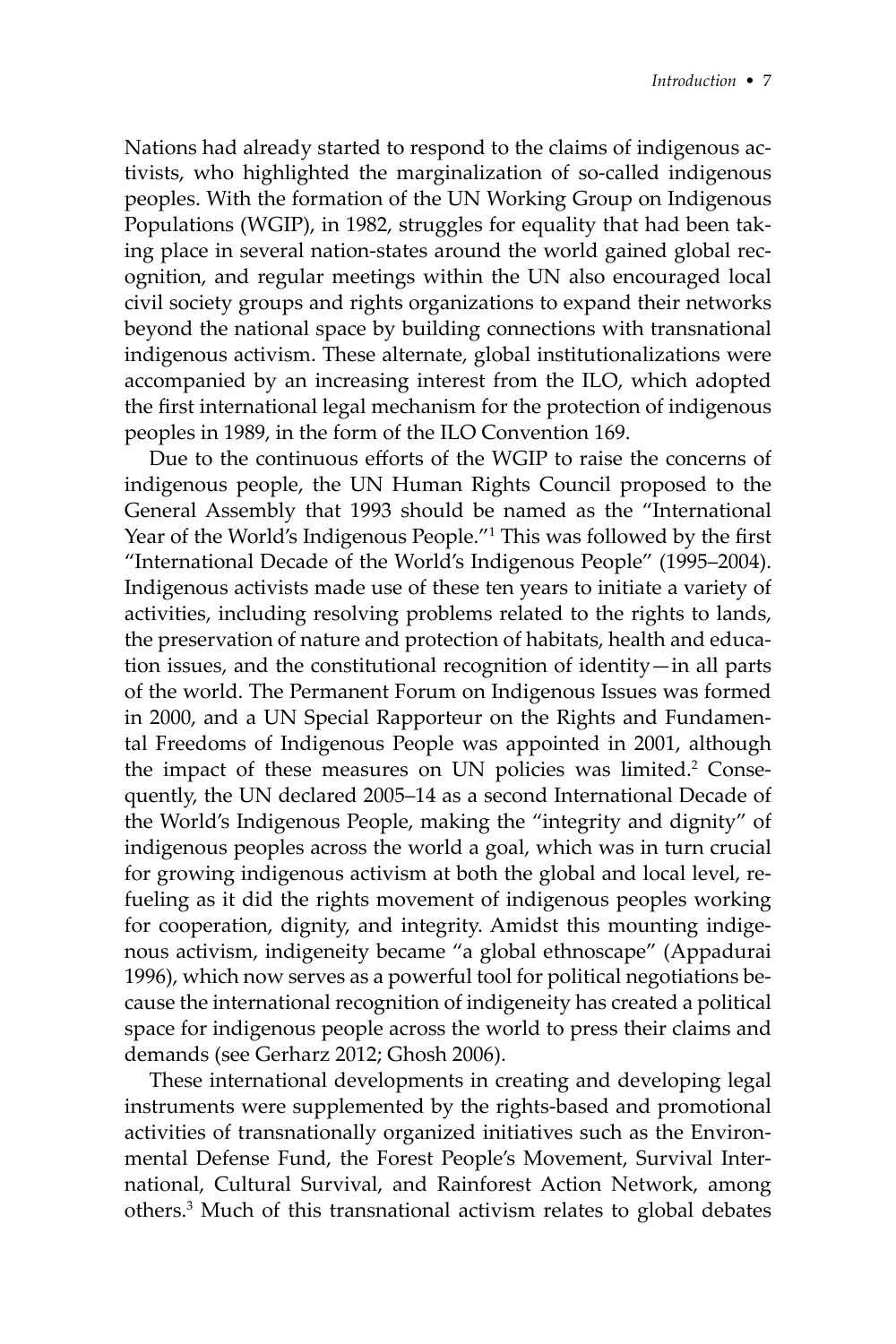on environmentalism, both in the 1980s when the Green Movement gained momentum and, more recently, in relation to the climate change discourse. At the same time, the relative success of indigenous activists in lobbying for their goals by relating them to environmental issues has convinced other activists that it is a strategy worth following (Baviskar 2006). Such a strategy therefore holds enormous potential for claims articulated in various political domains. While some scholars are skeptical about an essential affinity between the environment and indigenous people (e.g., Linkenbach 2004), others strongly favor the idea that indigenous people are the best caretakers of environmental and natural resources (see Laungaramsri 2002). Moreover, Shalini Randeria (2003) demonstrates that the focus on environmentalism might lead to new strategic alliances with other civil society actors.

# **Indigeneity as an Academic Concept**

Among activists, indigeneity is commonly defined by referring to collectives of people who believe that they share specific historical roots and experiences that are closely tied to certain territories, specific ethnic traits and linguistic autonomy, as well as specific customs, institutions, worldviews, and a characteristic way of life. Researchers seeking to document the project of indigenous identity politics have supported these activist claims with their academic analyses. With a tendency to embark on ethnographic naturalism, however, these perspectives have dismissed the essentialist connotations entailed in the notion of "indigenous peoples." Adam Kuper's much-cited article "The Return of the Native" (2003) strongly criticizes the entire idea of indigeneity as a postcolonial reproduction of what Andre Béteille calls "the reemergence of primitivity" (see also Béteille 1998). These critical voices have reminded us that research on indigenous peoples entails several ethical and analytical dilemmas that need to be explicitly addressed. According to Linda Tuhiwai Smith (2012: 1), "The word itself, 'research,' is probably one of the dirtiest words in the indigenous world's vocabulary. When mentioned in many indigenous contexts, it stirs up silence, it conjures up bad memories, it raises a smile that is knowing and distrustful." However, ethnographers undertaking intensive research on indigenous peoples during the last couple of decades have been more sensitive to the colonial past in dealing with indigeneity and formerly colonized peoples, and also more politically conscious about the politics of representation (see Bal 2007; Hodgson 2011; Shah 2010).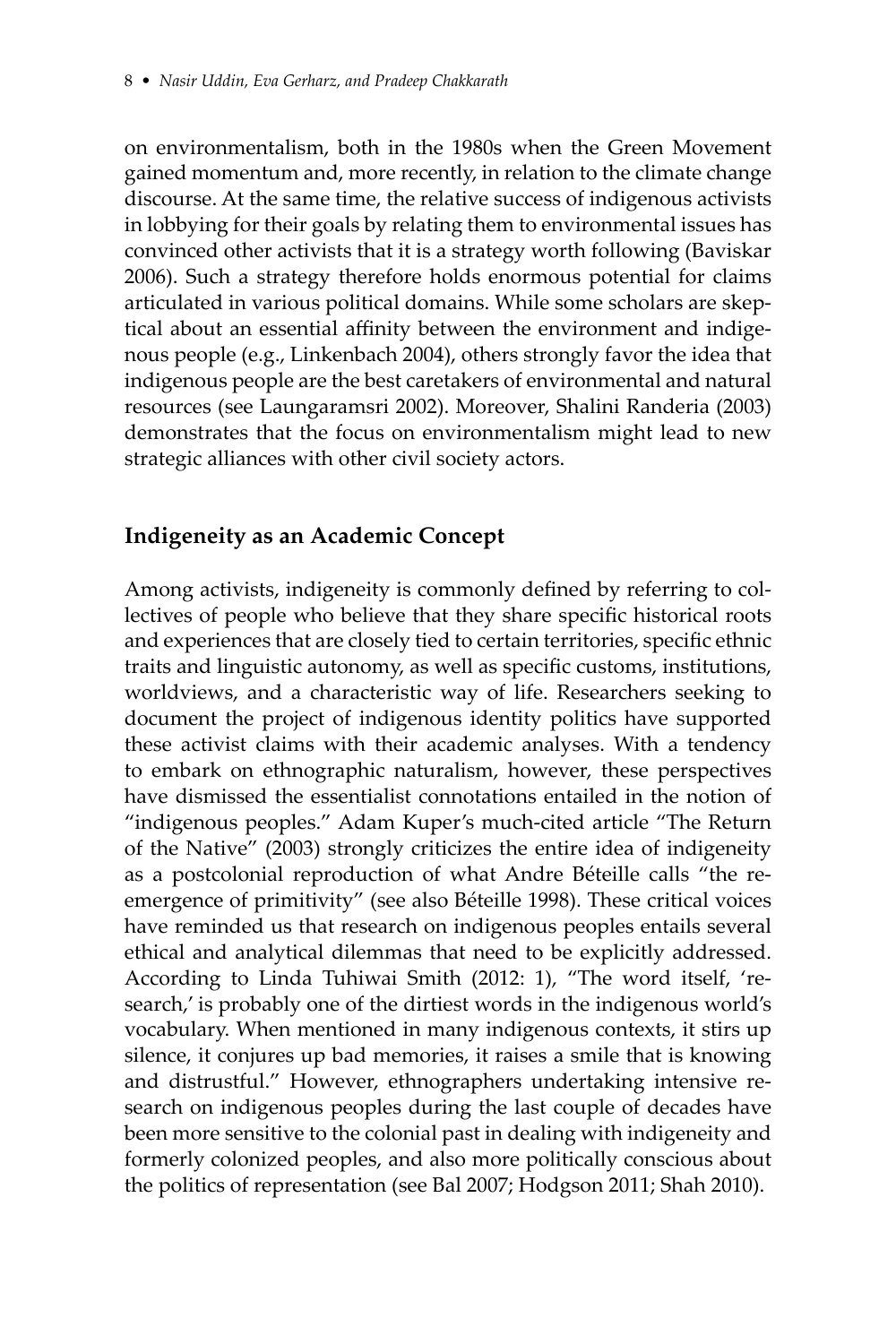A different path out of the impasse has been chosen by Kay Warren and Jean Jackson (2003). Based on their observation that, in order to represent indigeneity to make their claims, activists have adopted the notion of culture as a concept to depict commonality among particular groups and thus embarked on strategic essentialism, Warren and Jackson draw a sharp distinction between the culture concept applied by activists and the perspective of the researcher. Their task is not to reproduce the essentializing view of culture by isolating cultural practices that are used as markers of identity, but to examine "the ways essences are constructed in practice and disputed in political rhetoric" (ibid.: 9). Acknowledging that indigeneity has become a powerful tool in identity politics thus opens an analytical perspective academics have from the very beginning been trying to find a "middle point" between the perspectives of activists and an essentialist framework of categorical approaches in understanding the concept of indigeneity (see Barnard 2006; Merlan 2009).

One should, however, also be aware that for some decades now, "indigeneity" has been discussed in various academic disciplines, under varying perspectives, and sometimes detached from identity politics and the sociopolitical framework that has come to dominate the social scientific discussions of the concept in many research fields. In the field of psychology, for example, so-called "indigenous psychology" has taken the form of a sub-discipline with a growing number of representative and influential scholars worldwide. Although this academic movement's beginnings and goals can quite easily be traced back to the beginnings of postcolonial studies, psychological research is less interested in the potential political nature of the sub-discipline's origins; rather, its interest focuses on the question of whether there are psychological traits, pathologies, intervention strategies, therapies, and other psychologically relevant phenomena, including theories and methods, that—for good reasons—can be understood as indigenous features of very specific groups with very specific histories and their very own ways of experiencing, thinking, feeling, and behaving (Chakkarath 2012, 2013). Similar questions have been raised and investigated in other fields, such as the educational sciences (Snively and Corsiglia 2001; Verran 2001), sociology (Khoury and Khoury 2013; Morgan 1997), within the discourse on postcolonialism (Baber 2002), or archaeology (Bruchac, Hart, and Wobst 2010), to name just a few. One of the main queries that resonates from all of these concerns with the human psyche and so-called indigenous science approaches is the crucial academic question of whether our scientific theories can claim universal validity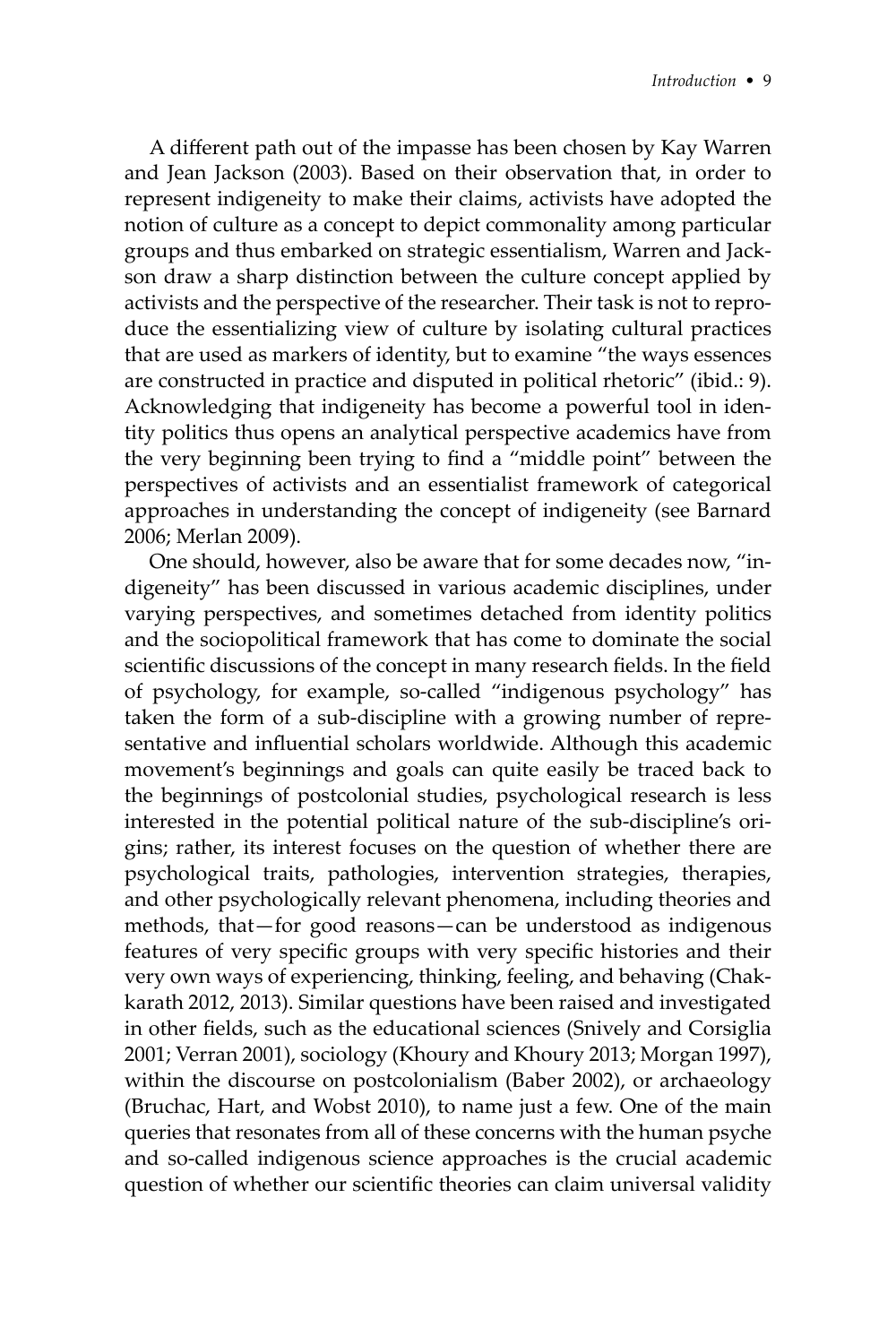unless they have successfully met the challenges embedded in and conveyed by the concept of indigeneity.

Since questions like these are fundamental questions within the general philosophy of science, we should be cautious when merely treating these issues as simple off shoots of the postcolonial discourse, identity politics, and their sociohistorical background. This is another important reason why the contributions to this book attempt to understand indigeneity as an academic perspective beyond political and cultural binaries, while paying particular attention to the context that has been shaped in relation to manifold discourses and their various manifestations.

### **From Rights to Dignity**

The last four decades of indigenous activism can be summarized as the era of movements, struggles for international recognition of identity, and campaigns for rights to lands, forest, natural resources, and habitats—on both local and global scales. Following the two International Decades of the World's Indigenous People (1995–2004 and 2005–14), and the continuing annual International Day of the World's Indigenous Peoples (9 August), indigenous peoples have gained the support of the international community and human rights bodies, as well as nationallevel civil society organizations. In this process, the rights of indigenous peoples have been established by international legal protections; however, at the country level, many indigenous peoples are still waiting for official recognition. Currently, the futures of indigenous people lie with the state of dignity they look to gain at both local and global levels. In contrast to those who have made attempts to minimize the existing diversities of indigenous people, by formulating standard frames to ensure the rights and dignity of all indigenous people, Kuper (2003) concludes that there is no global solution for this diversity worldwide. One of the main focuses of this book is to present how indigenous peoples in various parts of the world are simultaneously involved with movements for indigenous peoples' rights, as well as the struggle to improve their socioeconomic and political positioning in the national space, in order to gain dignity. Identity politics also feature in the indigenous movements in some nation-states, precisely because they are categorically excluded from the process of homogenous nation-building and the majoritarian policies of state formation. Therefore, indigenous peoples try to build relationships with the state that involve a dialectical engagement, in the tradition of Justin Kenrick and Jerome Lewis (2004), who present indigeneity as a sort of relationship—to culture, to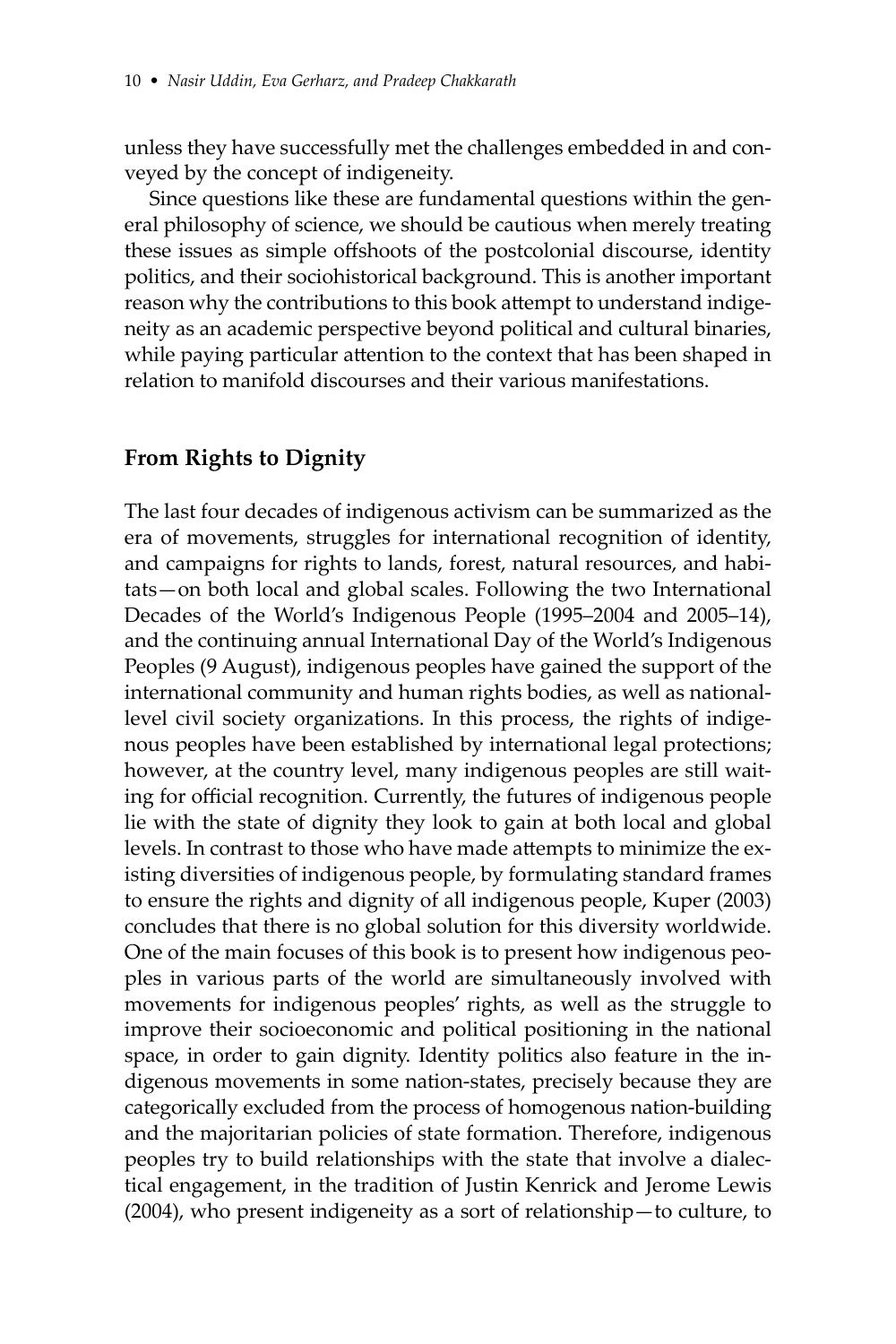land, and to ethnic historiography, or to put it another way, "indigeneity as a cultural concept." Joanna Pfaff-Czarnecka and Gérard Toffin (2011) have taken a similar view in favor of culturalist groups, explaining that indigeneity involves multiple attachments and senses of belonging, which constitute their social and cultural bases. However, many scholars, like Dipesh Chakrabarty (2002), argue that the idea of indigeneity is broadly a political concept, and has nothing to do with culture. Putting aside these debates over whether the idea of indigeneity is a political concept or a cultural one, it becomes important to determine the particular rights for indigenous peoples that ensure a certain level of dignity both as human beings and indigenous people on global and local scales.

#### **Indigeneity, Land, and Resources**

Struggles for land resources are one of the major challenges indigenous people face in all parts of the world. This has to do with the common view that land constitutes a core issue of indigeneity. In Chapter 1, Erik de Maaker explores the relationship between modes of land ownership, conceptualizations of land and nature, and notions of indigeneity. He states that the portrayal of upland communities of Northeast India as "indigenous" depends to a large extent on a presumably inextricable relationship between people and land (Karlsson 2011; Li 2010). Upland people are believed to "belong" to their land, and its forests, in the sense that it is considered sacred to them. One way in which this essential bond to the land is expressed is in joint land ownership. In the Garo Hills of Meghalaya, collective ownership was legally secured in the colonial period. Although its original aim was to avoid villagers losing their land, it has been unable to counteract the disparities in power and wealth that have always been prevalent within village communities. Moreover, in much of the Garo Hills there is a tendency towards the privatization of land use, as well as ownership. This commodification of land is unavoidable for the modernization of agriculture, and yet it challenges Garo notions of indigeneity, as well as related perceptions of land and nature. De Maaker, in this chapter, analyzes the transformation of land relationships, the legalities in which these are founded, and the consequences they have for Garo notions of indigeneity.

In another case from Southeast Asia, Ian Baird in Chapter 2 discusses how indigeneity functions as a strong political resource, using the case of land management in Cambodia, Thailand, and Laos. He brings out the political rhetoric of indigenous people, explaining that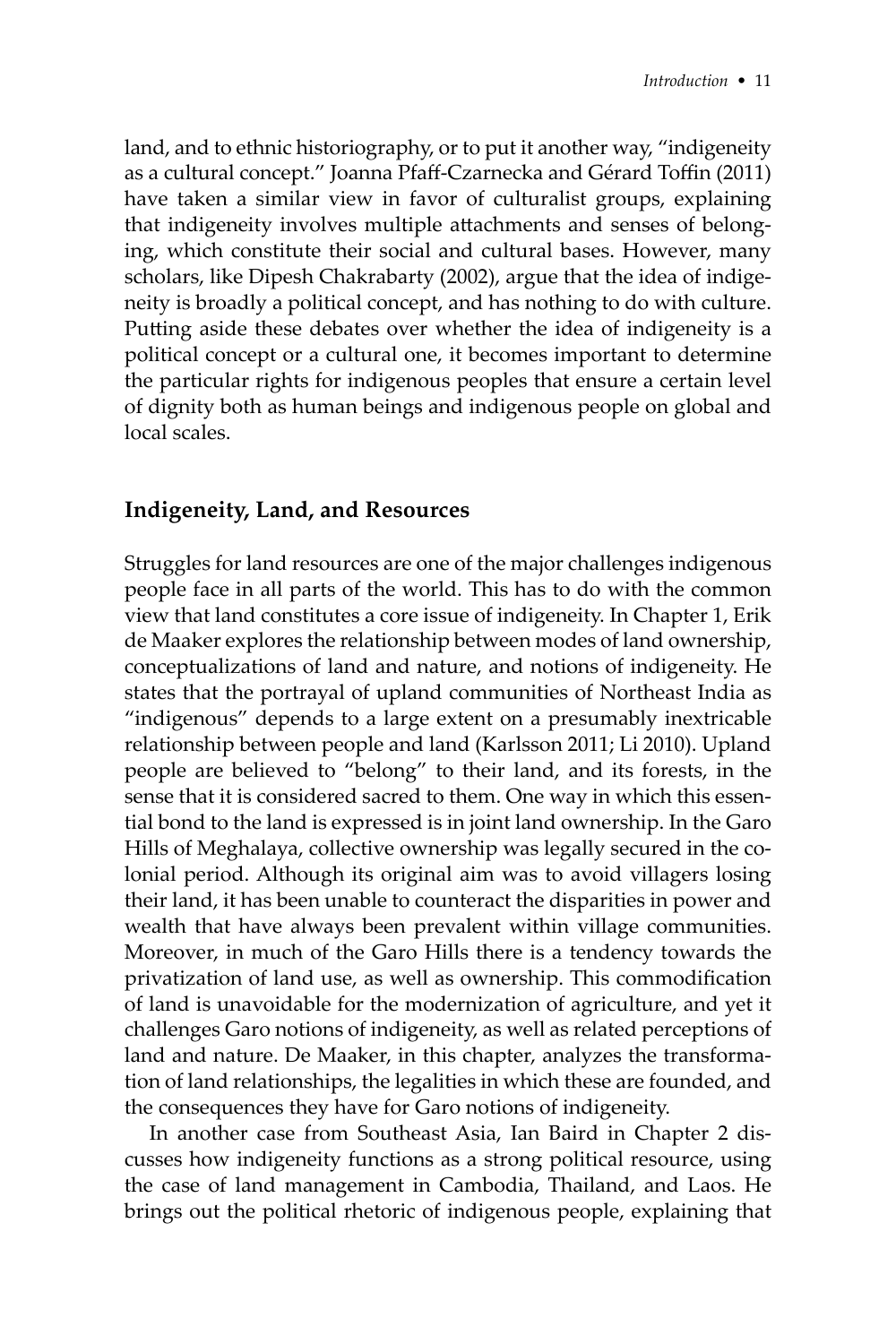over the last couple of decades the concept of "indigenous peoples" has gained increasing traction in Asia, with some countries—such as the Philippines, Japan, Taiwan, and Cambodia—having adopted legislation that recognizes indigenous peoples. Still, other national governments in Asia continue to resist, with many following the "saltwater theory," which specifies that the concept of indigenous peoples is only applicable in places where there has been considerable European settler colonization (such as the Americas, Australia, and New Zealand). Elsewhere, the concept is seen as irrelevant, since everyone is considered to be indigenous. Still, even in these countries the movement has made some inroads, albeit unevenly, due to varying political and historical circumstances. Much of the increased attention on the concept of indigenous peoples is linked to advocacy associated with attempts to gain increased access and control over land and other natural resources. In this chapter, Baird considers the links between the indigenous peoples' movement and land and resource tenure issues in three countries in mainland Southeast Asia where the concept of indigeneity is variously recognized.

## **Becoming 'Indigenous'**

Indigeneity is also challenged by various local, regional, and international political dynamics of identity and locally embedded public and political discourse. Therefore, a deeper understanding of the dynamics of indigeneity depends on how local political rhetoric negotiates with international indigenous activism. In Chapter 3, Gabriele Herzog-Schröder draws our attention to the Yanomami of Venezuela and Brazil, who are often represented as an "isolated," indigenous, ethnic group of the South American lowlands, prototypically as Amerindian societies of Amazonia. In the Brazilian part of their territory they have, over the last three decades, been invaded and abused as part of a disgraceful gold rush. However, anthropologists, too, became notorious for inappropriate projections of the Yanomami in Venezuela. Due to this history of invasion and worldwide media attention, the Yanomami have been subject to representation as the stereotypical "exotic" within both anthropological academia and beyond. This widespread publicity has obscured the fact that presently, growing contact with the "outside" world is taking place in quite heterogeneous ways among the Yanomami. While some Yanomami personalities are well informed about city life and symptoms of globalization—for example, the famous Davi Kopenawa from Brazil—the majority of Yanomami have not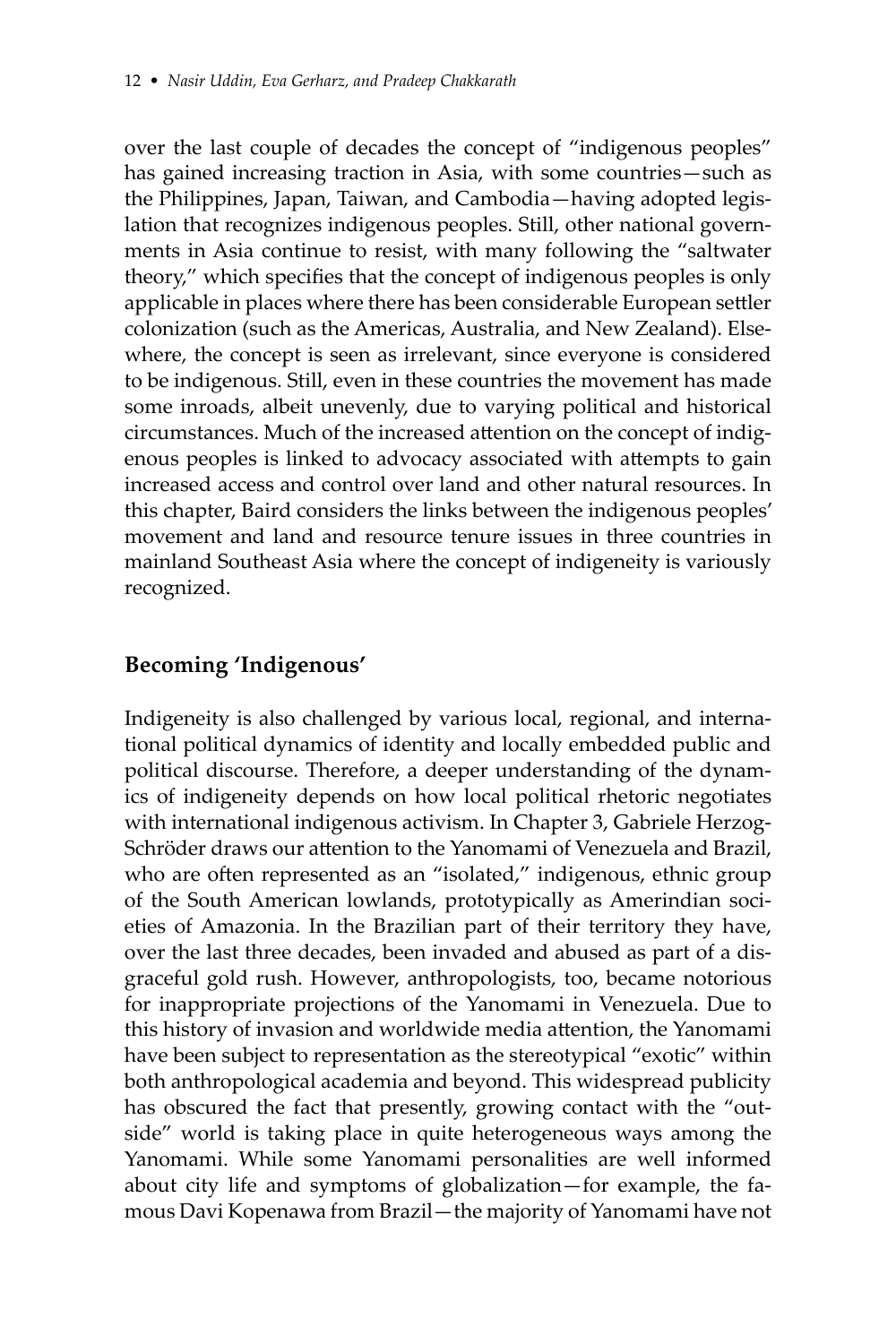yet traveled outside their traditional territories. The misrepresentation of indigeneity, and the processes of approximation of an isolated area in southern Venezuela, demonstrate how a gradual understanding of the "outside world" goes hand in hand with the Yanomami's own understanding of being "indigenous." At the same time, this new indigenous identity situates the actors as members of a nation, and makes them appear as belonging to a particular indigenous group within a choir of other indigenous people within these newly conceived national complexes. These freshly acquainted forms of identity—being "Yanomami" (as an indigenous group), being indigenous, and being Venezuelan or Brazilian—are contested by a traditional cosmological worldview, in short by being determined as "shamanic." New forms of "knowledge," as well as spatial imaginaries—novel to the traditional worldview—are discussed in this chapter, focusing particularly on schooling as an interface between indigeneity and modernity.

The increasing pace of connectivity and networking is helping indigenous activism reach translocal and transnational spaces, which in turn provide transnational incentives to local and national activism. In Chapter 4, Eva Gerharz argues that indigeneity is made use of by activists as a crucial category, one that signifies belonging in various ways, and more or less successfully. Using the case of Bangladesh's indigenous activist movement and its demands for the recognition of diversity as an example, the article identifies three different domains in which indigenous activism is at work, and locates these within translocal space. In particular, Gerharz shows how international claims to indigenous rights are translated into the national legal framework and how these attempts are being negotiated between actors who draw on globalized concepts and discourses in different ways. A second domain is development, one of the classical fields of international and transnational interaction in Bangladesh, in which indigenous issues have been taken up only recently. These initiatives, however, have provoked quite controversial debates, especially from those actors who seek to preserve indigeneity as a distinct way of life. The third dimension is concerned with the ambiguities emerging from the representation of indigenous people, their culture, and way of life in the public space of the Bengali-dominated national society. These three dimensions, Gerharz argues, rest upon activist configurations that are marked by dynamic boundary-making processes, which are enacted in multiethnic settings and not only allow the inclusion of non-indigenous activists but also foster the exclusion of indigenous people who do not support the political claims and demands of the movement. Gerharz argues that understanding the constellations of belonging from a translocal per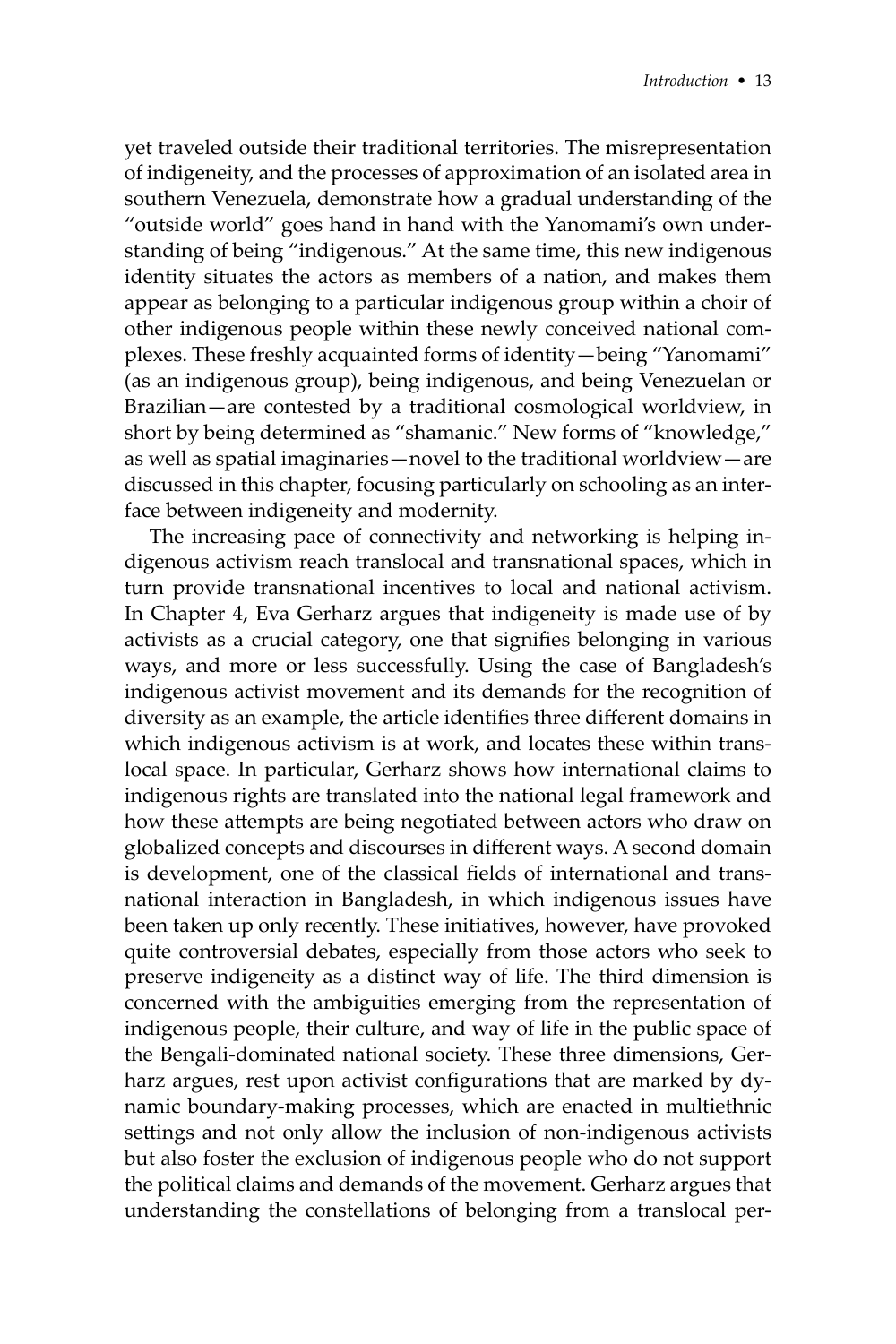spective helps us to move beyond essentializing concepts of indigeneity that run the risk of reproducing stereotypical images.

In Chapter 5, Nasir Uddin also focuses on indigenous people in Bangladesh, but from a different angle. His interest is in the various forms of identity politics, cultural politics, and the politics of nationalism that are produced locally, but that also compete with global notions of indigeneity, and which therefore also deserve attention, critical discussion, and analysis from academics. He particularly focuses on the complex networks of the politics of indigeneity, in which the identity of a particular group of people becomes a conflict between local articulations of selfhood, national politics of "otherness," and transnational discourses of indigeneity. His discussion critically engages with recurrent debates on indigeneity, identity politics, and the politics of nationalism in local, national, and transnational spheres, using the case of the Khumi people who live in the Chittagong Hill Tracts (CHT), in southeastern Bangladesh. The Khumi, culturally different from the majority Bengali population and from other ethnic minorities in Bangladesh, confront multiple identities—Khumi, Pahari, *upajatee* (sub-nation), tribe, *jumma* (shifting cultivators), *adivasi* or indigenous people, *khudra-nrigoshti* (ethnic minority), and so on—amid the local and global politics of indigeneity. The state's politics of nationalism, transnational politics of indigeneity, and postcolonial practice of colonial discourse in the South Asian subcontinent place the Khumi in an identity crisis, and demonstrates the problems with subscribing to the idea of indigeneity as an international category. Consequently, the Khumi are now in the position of losing their "self" in "others" who themselves claim to be indigenous people. With the case of the Khumi, Uddin examines the idea of indigeneity, politics of identity, and belonging, as well as the notions of nationalism in Bangladesh, against the wider background of the relation of the CHT to the state, which has been shaped over time and through regimes, from the colonial (British), through the semi-colonial (Pakistan), to the post/neocolonial (Bangladesh) era.

#### **Indigeneity as a Political Resource**

The emergence of the idea of indigeneity was strongly motivated by indigenous activism across the world, which resulted in the international endorsement of various legal frameworks for the rights of indigenous people. Since then, indigeneity has become a political resource.

In Africa, "indigeneity" has been a highly contested concept. Michaela Pelican explains in Chapter 6 that during the past twenty years, many ethnic and minority groups in Africa have laid claim to "indigeneity,"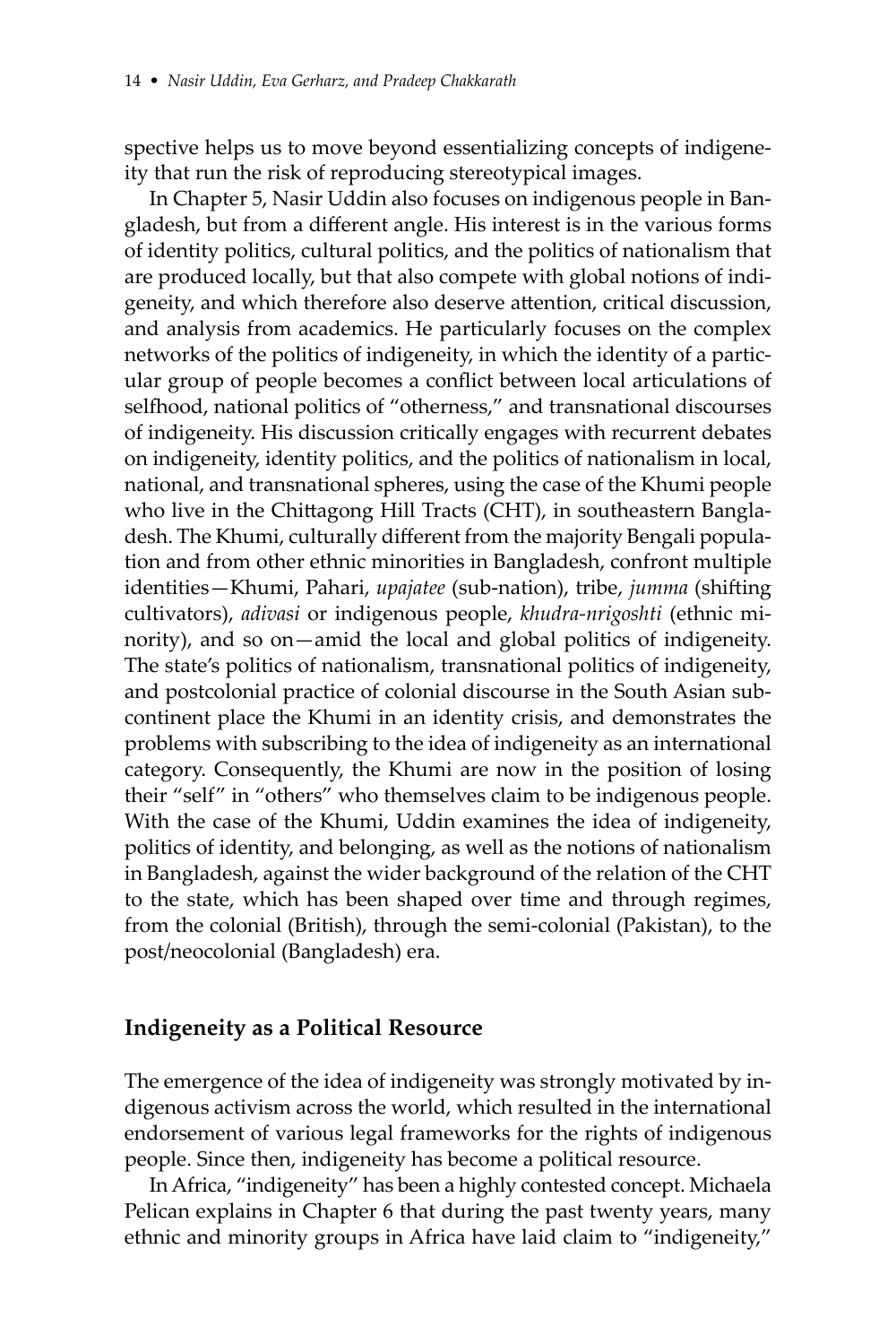in their country or region of residence, on the basis of their political marginalization and cultural difference. They have drawn inspiration from the UN definition of "indigenous peoples" as a legal category with collective entitlements, and have linked up with the global indigenous rights movement. Concurrently, there has been an extensive debate within Africanist anthropology on the concept's analytical usefulness. Moreover, several African governments have questioned its applicability to the African continent, arguing that all population groups may count as "indigenous." However, with the adoption of the Declaration on the Rights of Indigenous Peoples in 2007, conceptual criticism has abated, and many African governments have made attempts to integrate the indigenous rights discourse in their policies and development programs—with varied outcomes. Pelican outlines the different trajectories of the indigenous rights movement in Africa and discusses the factors that may contribute to its success or decline. In particular, she compares two case studies. The first is the Mbororo of Cameroon, a pastoralist group that in 2005 became internationally recognized as an indigenous people, and whose socioeconomic and political trajectory she has followed since the 1990s. The second is the Maasai of Tanzania, whose involvement in the indigenous rights movement dates back to the late 1980s.

Apart from Asia and Africa, Latin America is also an important geographical region with its own ethno-historical background where indigeneity has taken a very significant position in the political sphere. In Chapter 7, Olaf Kaltmeier argues that the Indian question lies at the heart of the political-cultural definition of the Americas, in the process of colonization. The identitarian concept of "Indian" is a colonial intervention and an exercise of epistemological power, subsuming different peoples and empires under a single signifier. Thereby, this classification has been used since colonial times to design ethnic policies of domination. Nevertheless, in order to frame their protests, subaltern actors have frequently made use of this concept, which finds its ultimate expression in the politicization of the indigenous question in the 1990s. Kaltmeier analyzes the different conjunctures of the political use of indigeneity in modern Latin America, from the beginning of the twentieth century to the present. Relying on Latin American postcolonial and cultural studies, the chapter unravels the conjunctures of state-driven inter-American *indigenismo, indianismo,* and indigenous autonomy and pluri-nationality. Finally, Kaltmeier discusses whether the pluri-national redefinition of Andean societies marks a turning point towards the end of coloniality, or whether we face a new conjuncture of colonization based on the closure of the Indian mobilization cycle and the emergence of a regime of accumulation based on appropriation.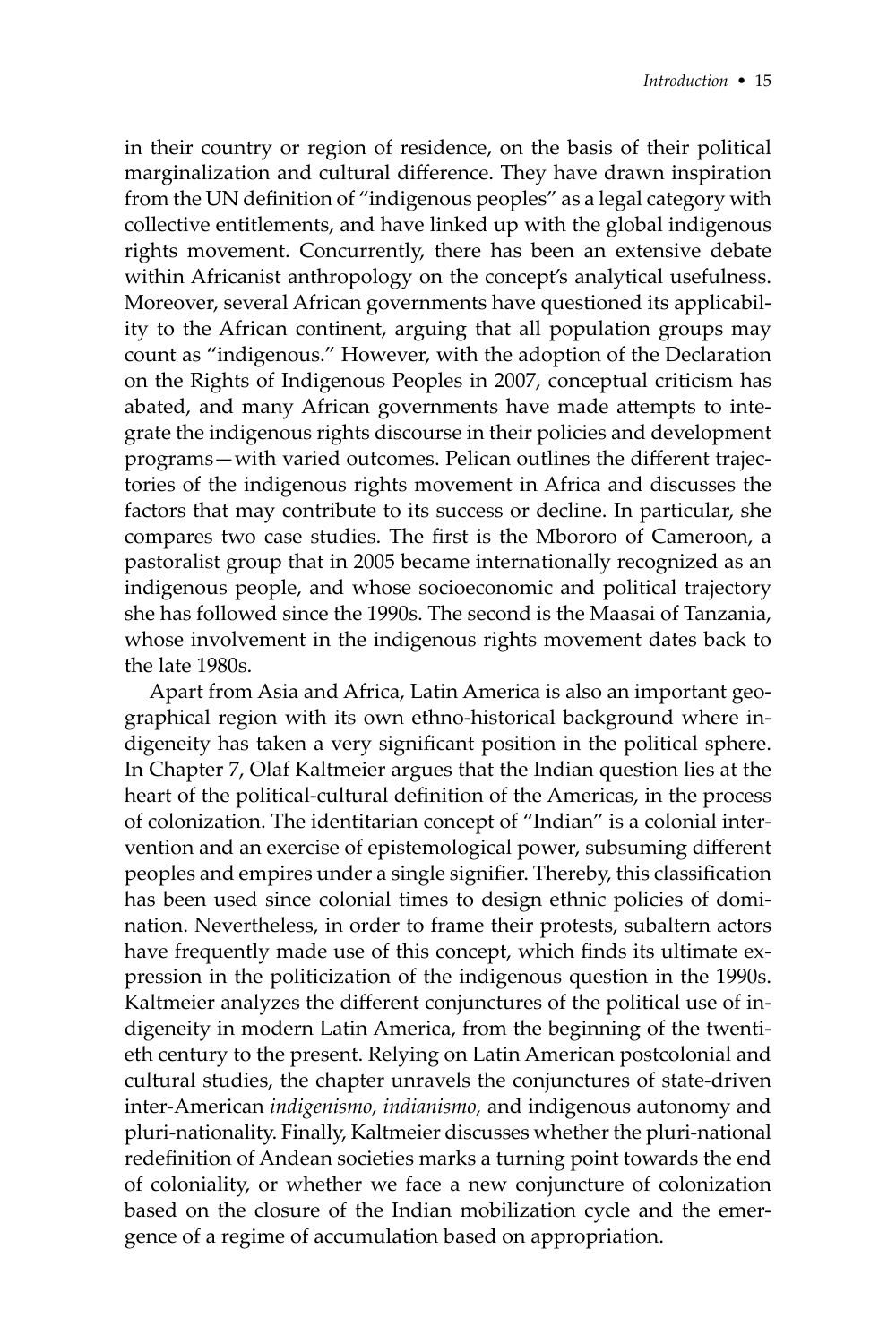In Chapter 8, Gilberto Rescher shows that self-representation is also an important means of indigenous representation that can be considered an alternative approach to the politics of representation adopted by the unitary nation-state. Based on his empirical investigation into public discourses on indigenous people in Mexico, he shows that these frequently emphasize their supposed backwardness, and consequently conceptualize indigenous groups as marginalized and trapped in clientelist relations. However, indigenous villages are localities where local and translocal processes intersect, facilitating social, economic, and political transformations. In Mexico, Rescher argues, indigenous villages normally present themselves as indigenous communities, and these can be seen as an important basis of the political system, because they are conceived as a unit of potential political mobilization in favor of specific political actors. This allegiance was classically thought to be secured in the manner of a clientelist exchange of (state) resources for political loyalty. Though local political actors seldom employ the term indigenous, the communities' representatives allude to relevant imaginaries and views, strategically employing suitable representations in political negotiations through a variety of means. The underlying relative unity of the communities is achieved by social cohesion based as much on several forms of pressure as on a belonging resulting from inter alia day-to-day interactions. The (often prejudiced) views of indigenous communities are embodied by their members and the affiliation is both internally and externally displayed. Indigeneity and representation as consolidated communities are important political resources, even though these groups, far from being homogeneous, are often affected by internal conflicts and power relations. Thus, the social positioning of these indigenous groups initially stays the same. Nevertheless, indigenous communities may use this (self-)representation to promote a transformation of (local) political relations. Party affine organizations that seek to transnationally re-establish networks of political co-optation are also frequently ethnically framed, employing discourses that emphasize a pretended shared ethnic identity. Thus, indigeneity can be both part of practices that enhance political transformations, and a discursive instrument to revive clientelist modes of political interaction.

#### **Indigeneity and the State**

Around the world, states always constitute a major stakeholder in the realm of indigeneity, either as promoters of indigenous people or as forces against them. In fact, people who claim (or are claimed) to be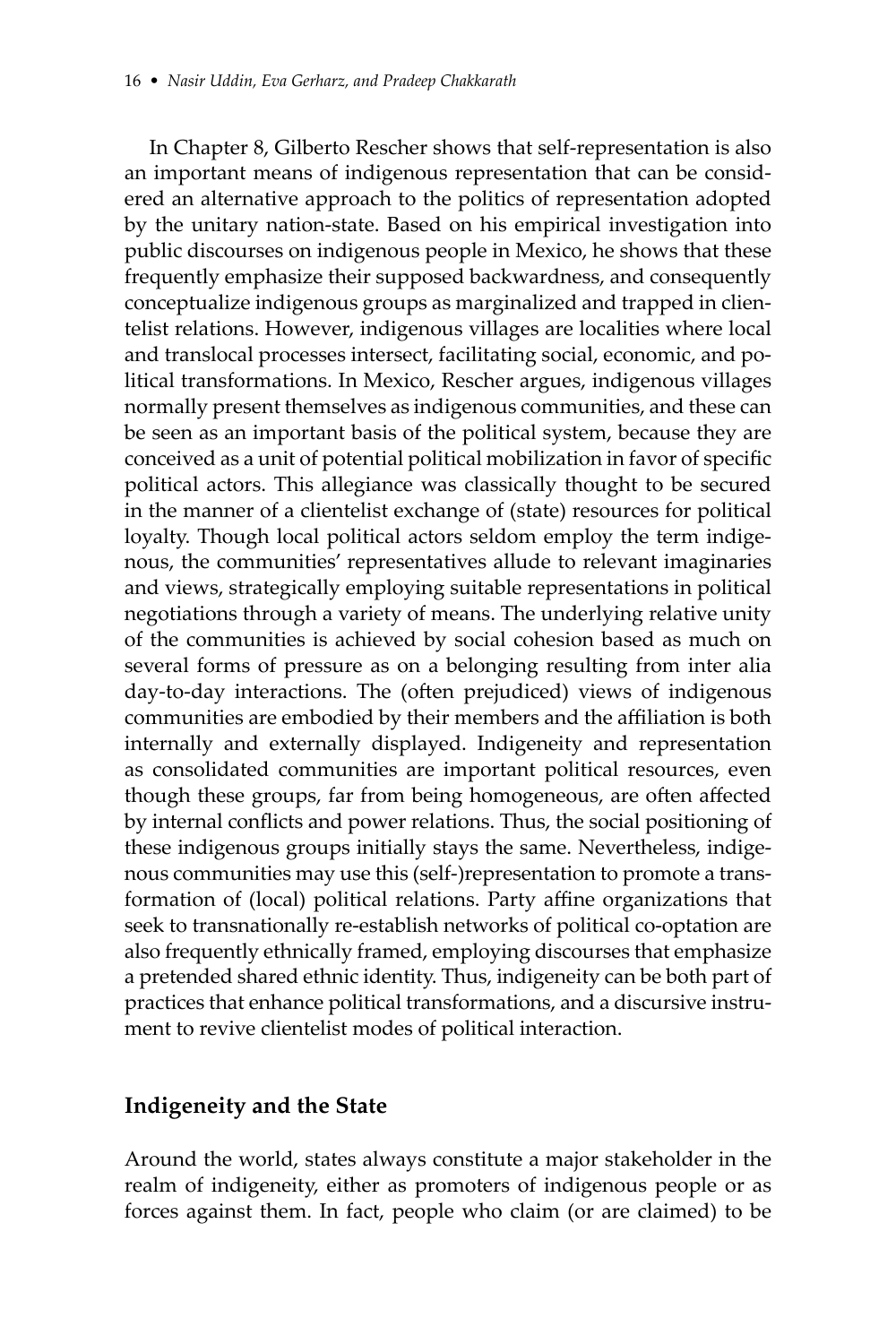indigenous continuously negotiate their local identity with translocal politics, and their cultural identity with political entanglement. Recognition of indigeneity is therefore said to have challenged the idea of a unitary nation-state that upholds the notions of nation through the minority-exclusionary politics of majority inclusion, which excludes cultural "others" through the spheres of rights and entitlements (see Uddin 2014). Uday Chandra in Chapter 9 discusses the case of Maoists in Jharkhand, India, to illustrate relations between indigeneity and the state. He argues that the Communist Party of India (Maoist), in both its own words and those of its critics, is fighting a revolutionary guerrilla war to overthrow the bourgeois state in India. Yet everyday local realities in their tribal bases show Maoist cadres making claims on the state to raise minimum wages, implement new forest laws, and ensure the timely payment of rural employment guarantee funds. Since 2009, Maoist factions and splinter groups have also routinely campaigned for *adivasi* political parties, such as the Jharkhand Mukti Morcha (JMM), and have even begun contesting state and panchayat elections in scheduled tribe constituencies. By participating in the electoral arena, are Maoist rebels abandoning their radical political project in favor of indigenous politics? Or does the agenda for radical social change spill over into "revisionist" avenues such as elections? To explain this apparently anomalous state of affairs, Chandra proposes the notion of "radical revisionism," encompassing political practices that work within existing democratic structures but push them to the hilt and seek to transform them from below, in the hope of radical democratic futures. He draws on extensive ethnographic fieldwork in central and southern Jharkhand to shed light on the everyday tactics and maneuvers of *adivasi* youth, who, as radical revisionists in Khunti and West Singhbhum districts, abandon the party line and, paradoxically, accentuate the modern state-making process in the tribal margins of modern India. In particular, Chandra focuses on how new political subjectivities, as well as new notions of democratic citizenship, community, and leadership, emerge on the ground.

Within the framework of state–indigeneity relations, Wolfgang Gabbert discusses in Chapter 10 how, since the 1980s, constitutions in several Latin American countries have been reformed to acknowledge the multicultural and ethnically diverse character of the nations and to recognize existing indigenous legal and political practices. Thus, a first step in creating a more accessible and more adequate legal system has been taken. However, these legal reforms touch on a number of practical and theoretical issues related to such fundamentals of social anthropology as the reification of culture and tradition. Gabbert discusses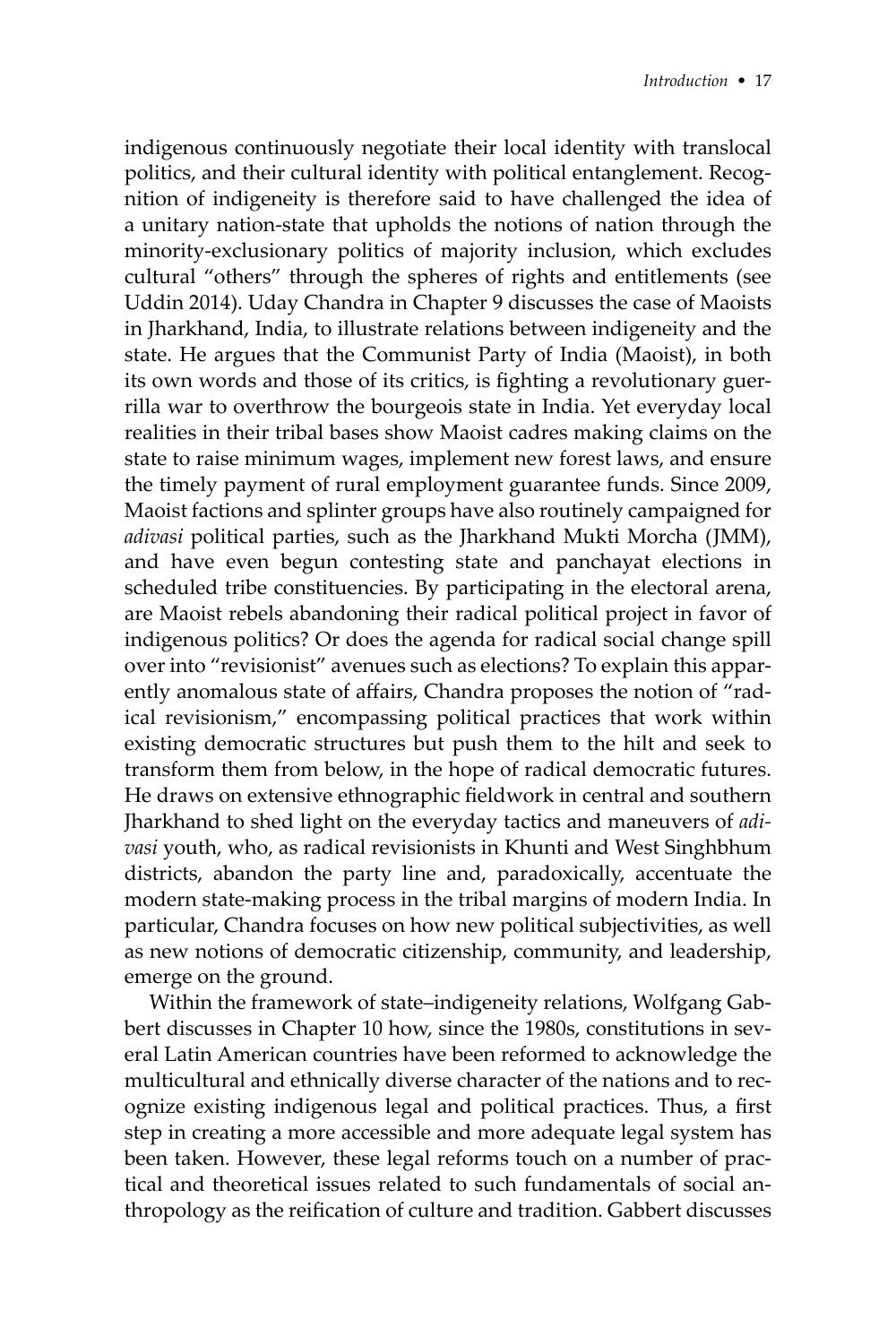four of these topics: the political fragmentation of the indigenous populations; their cultural heterogeneity; the relationship between law and social structure; and the incidence of power relations in customary law. He argues that much of the current debate on the recognition of so-called indigenous customary law applies to an earlier model of the nation-state, thereby running the risk of fostering new forms of cultural homogenization and sustaining the current domination by the state over indigenous groups.

Philipp Zehmisch discusses the issue of state and non-state relations in Chapter 11 in relation to the idea of indigeneity, by arguing that discourses, definitions, and practices relating to indigeneity have shifted across time, spaces, and contexts. He understands the term as contingent upon the relationship between the state and non-state actors. Zehmisch captures indigeneity as a dialectical process between essentialist classifications of indigenous groups by authorities, and creative appropriations of such categories by indigenous people themselves. His ethnographic example, the Andaman Islands, serves to demonstrate the trajectory of the notion of indigeneity. Here, popular definitions, representations, and discourses of the British Empire, the Indian nation-state, and the global sphere intersect. The shifting notions are scrutinized by looking at state policies and indigenous–settler dynamics. He highlights how specific spatial arrangements and contact scenarios were interpreted, explained, and described through references to indigeneity. In the Andamans, colonial notions of "savagery" were indicative of indigenous warfare and co-optation at the frontier; they justified the taming and civilizing of "primitive" islanders and their forests through the settling of convicts and "criminal tribes" from the Indian subcontinent. The transformation of ecological "wilderness" into ordered settler colony spaces was executed by "aboriginal" forest laborers: *adivasi* migrants from Chota Nagpur, the Ranchis, and the Karen, a Burmese "hill tribe." After independence, anthropologically informed "tribal" governance led to protection acts, reserve zones, and welfare policies. Parallel to that, forestry, infrastructure development, and migrations degraded indigenous resources and led to violence. More recently, transnational, national, and local civil society actors have appropriated the notion of indigeneity. Conservationists and indigenous activists have promoted their own "ecologically noble savage" agenda when involved in conflicts with the government about the isolation of indigenous peoples; in contrast, local politicians advocate the "mainstreaming" of backward "*junglees.*" Beyond that, Ranchi elites are fighting for official recognition of their indigenous status, while the majority of *adivasi* peoples are threatened by eviction due to environ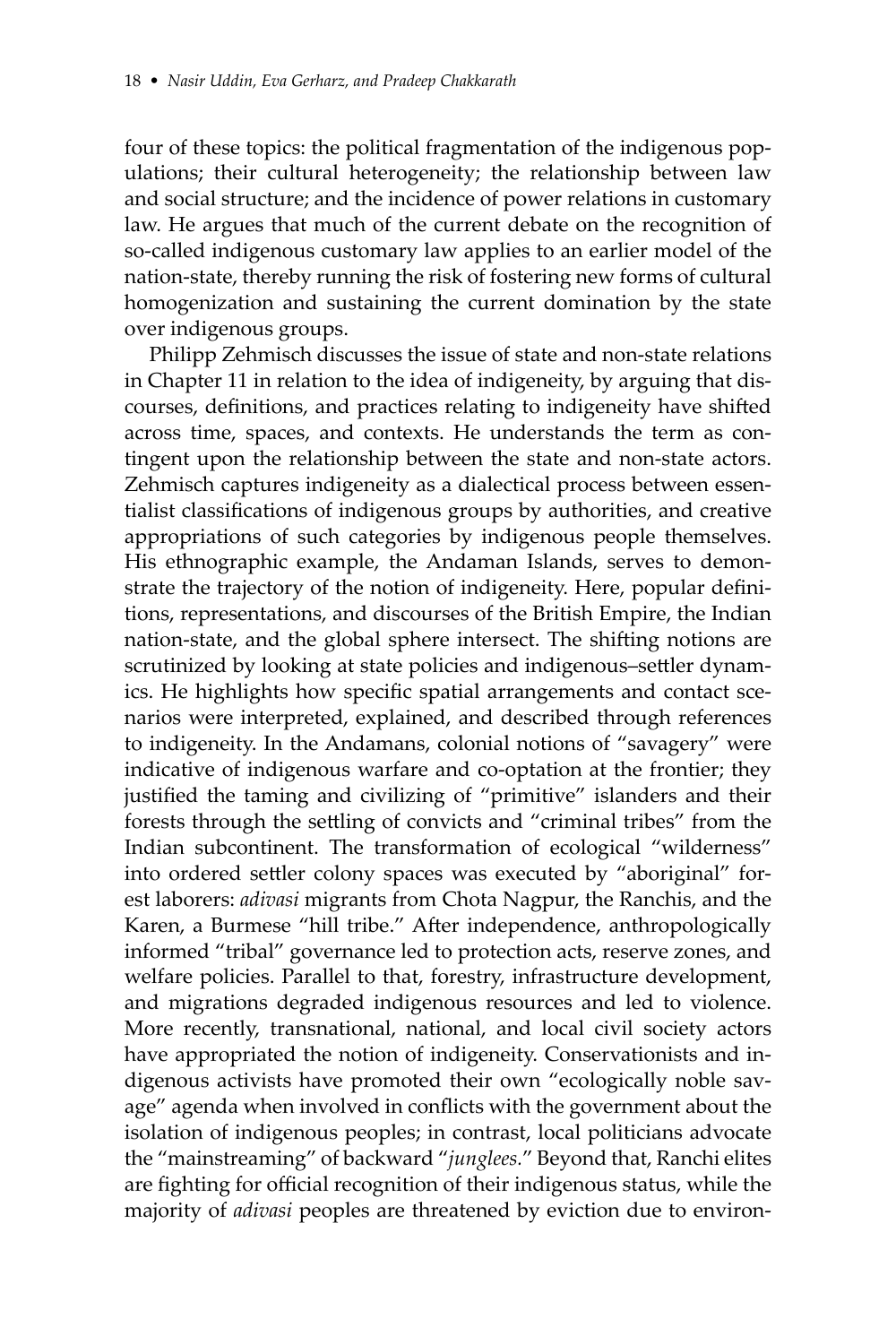mental governance. Such conflicting and fluid characteristics appear to be essential elements of indigenous futures.

#### **Indigenous Knowledge and Its Futures**

The idea of indigeneity is quite often discussed within the paradigm of indigenous knowledge, as indigenous peoples have for generations been effectively practicing a particular type of knowledge system that is now recognized as eco-friendlier, more sustainable, and more productive than the modern Westernized developmentalist paradigm (see Sillitoe 1998). Therefore, a deeper understanding of the significance of indigenous knowledge is important to comprehend indigeneity on the move. As part of this debate, the ideas and roles of indigenous medicines have appeared as substitutes for biomedicine because of their effective, lasting, and significant capacity for healing diseases. Therefore, the futures of indigeneity demand a serious discussion on the futures of indigenous medicine, which William Sax addresses with empirically based information and analysis in the postscriptum. It has been argued that although biomedicine (also called "modern medicine," "cosmopolitan medicine," or "allopathy") began as a form of indigenous or local knowledge in Europe, it then transcended its origins and became universal or "cosmopolitan." It is therefore often regarded as a timeless and culture-free form of universal (as opposed to indigenous) knowledge that can be transplanted from place to place without undergoing fundamental change, much like chemistry, physics, or mathematics. Sax argues that, on the contrary, although there may be some heuristic value in describing it as an abstract system divorced from its context, knowledge is in fact always "done": acquired, owned, disputed, implemented, or, as the positivists would have it, "discovered." Knowledge has no ontological status outside the human practices that produce and reproduce it, and such practices are always historical and contextual. Thus, argues Sax, all medicine, including modern cosmopolitan medicine, is "indigenous" at the point of application. Although it is true that in our times, biomedicine is epistemologically, institutionally, and politically dominant, this has to do less with universal and context-free truths than with the circumstances of its dissemination. When we compare what are called "indigenous medicines" (e.g., tribal medicines, traditional healing) with modern biomedicine, we are not comparing a context-bound with a context-free system, because there are no forms of knowledge that are free of context. Rather, we are dealing with what Bruno Latour would call "networks" of different sizes. Sax discusses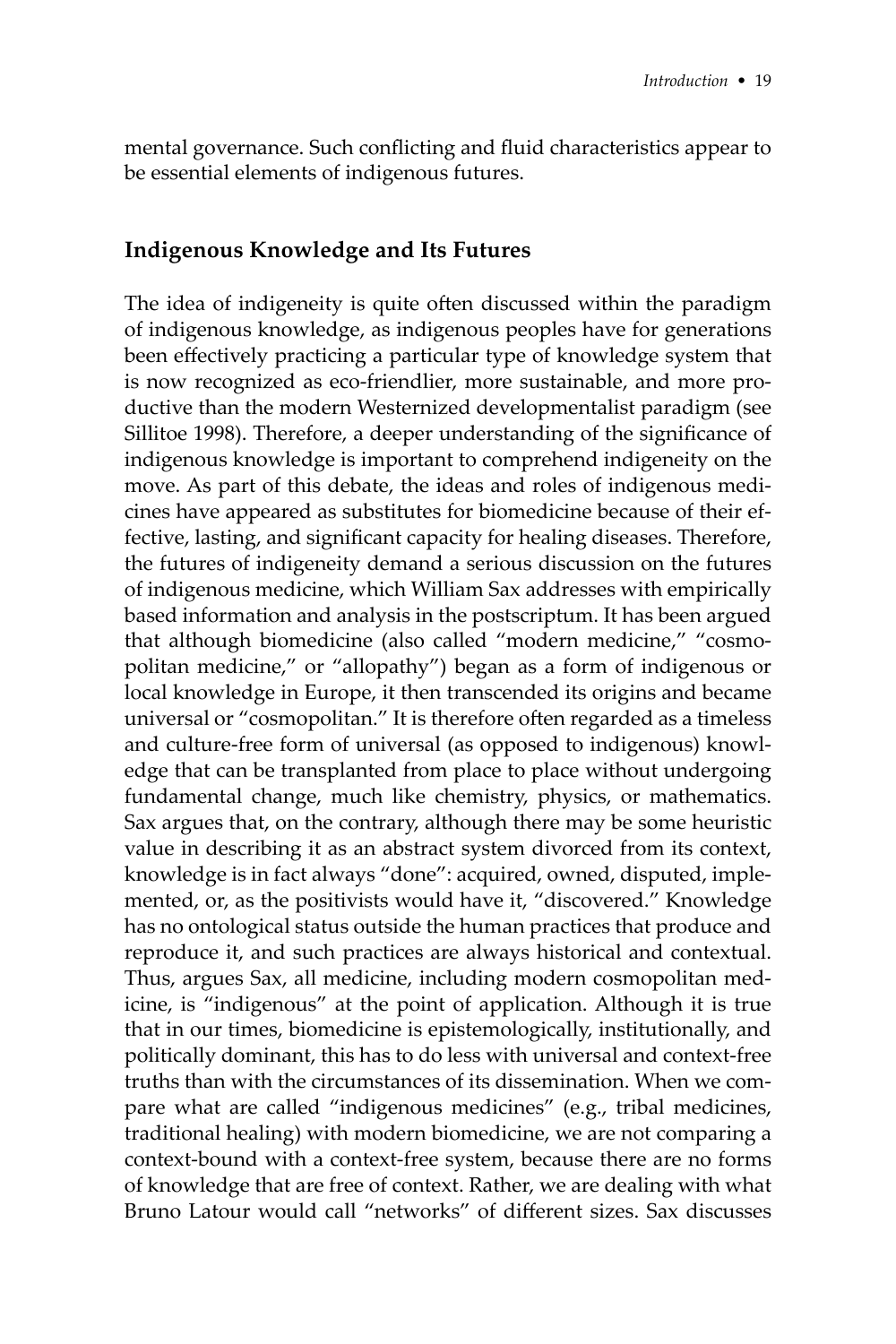and compares several of these networks, focusing on various forms of "traditional" and "religious" healing from Asia, in an attempt to show that their growth in recent decades has much to do with their context dependency.

# **Conclusion**

The book brings together the findings of empirically grounded research from different parts of the world, particularly in the "Global South." Based on various transdisciplinary contexts—anthropology, sociology, political science, psychology, geography, and history—it critically engages with debates on indigeneity and its historical and ideological trajectory, in order to determine its theoretical and political destination. The scholars who have contributed to this book examine the current state of indigeneity as an active force, the potential space of identity in a deterritorialized world, and highlight the scalar and temporal dimensions of indigeneity's sources, contents, and connectedness with related concepts and ideas. When taken together, the book explores the ways in which indigeneity becomes relevant with regard to knowledge, representation, and individually and collectively negotiated "ways of being." With a focus on the politics of identity and belonging, it attempts to offer new frames through which one may understand the relationships of such politics with many contemporary nation-states, and seeks to provide a critical overview of current research on indigeneity. It also identifies the issues that must be addressed in future research and discussions, in order to investigate indigeneity and its role within changing political and economic environments with greater refinement. For this purpose, the contributors to this book reflect upon their research to engage critically in debates on indigeneity, and thus provide solid theoretical and empirical examinations into indigeneity in the globalized world. Much of this revolves around the observation that the recurrent indigenous activism occurring around the world could lend an honorable dignity to struggles to establish rights. This diverse collection attempts to help readers to acquire comprehensive knowledge about contemporary research that has shaped scholarship on indigeneity and indigenous mobility, and to show promising directions for future research.

**Nasir Uddin** (PhD, Kyoto) is a cultural anthropologist based in Bangladesh, and Professor of Anthropology at Chittagong University. He studied and carried out research at the University of Dhaka, the Uni-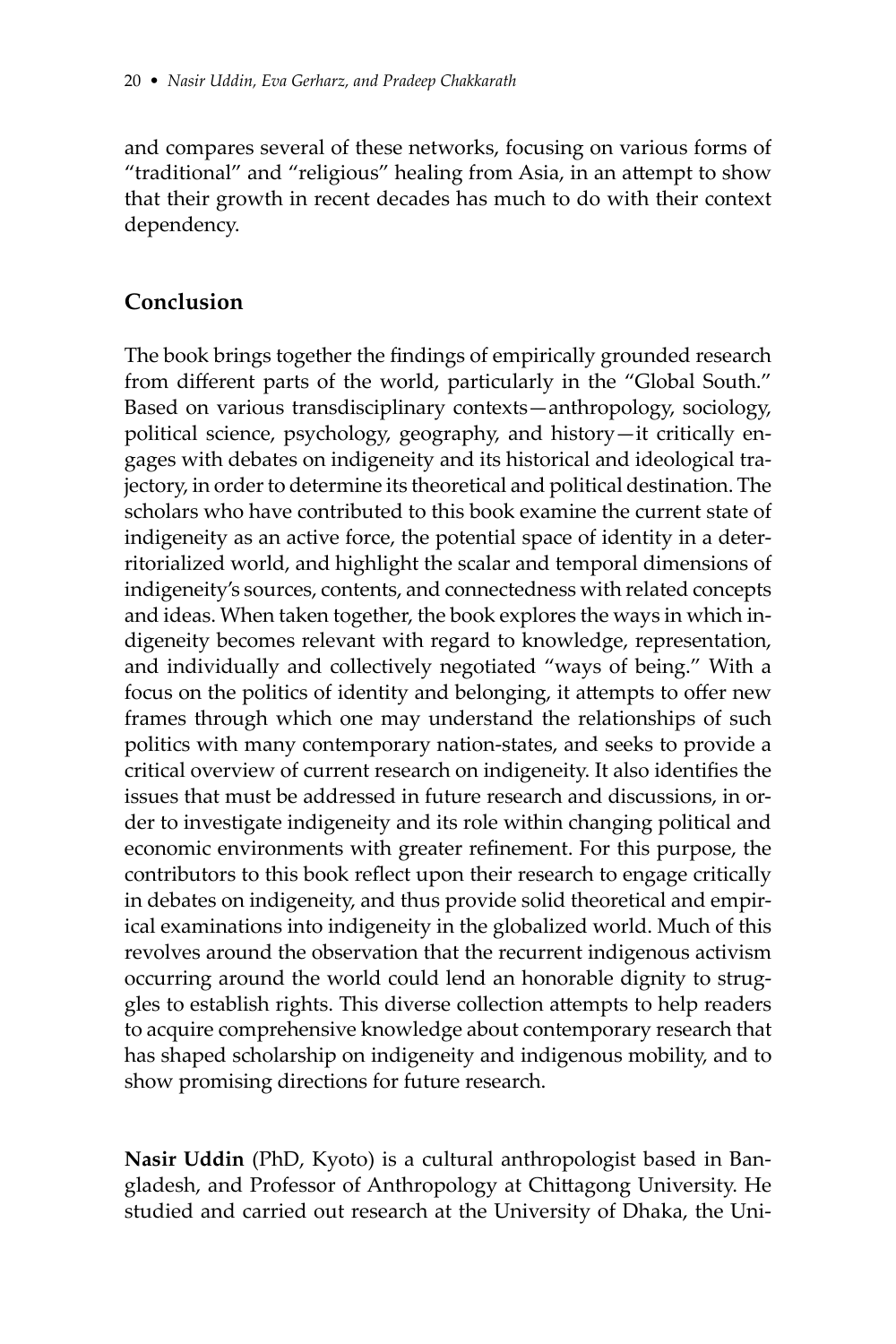versity of Chittagong, Kyoto University, the University of Hull, Delhi School of Economics, Ruhr-University Bochum, VU University Amsterdam, Heidelberg University, and the London School of Economics (LSE). His research interests include indigeneity and identity politics; dialectics between colonialism and postcolonialism; refugee, statelessness, and citizenship; notions of power and the state in everyday life; the Chitt agong Hill Tracts; and South Asia. His latest book is *Life in Peace and Conflict: Indigeneity and State in the Chittagong Hill Tracts* (Orient BlackSwan, 2017).

**Eva Gerharz** (Dr.phil., Bielefeld) is Junior Professor for Sociology of Development and Internationalization at Ruhr-University Bochum, and Interim Professor of Development Sociology at Bayreuth University from 2017 to 2018. Until 2010, she was a researcher in the Department of Social Anthropology, Faculty of Sociology at Bielefeld University, Germany, and also Associate Scientist at the International Centre for Integrated Mountain Development (ICIMOD), Kathmandu. With a major focus on South Asia (Bangladesh and Sri Lanka), her research deals with indigeneity, ethnicity and conflict, development and reconstruction, political activism, and transnationalism. Eva has published in several academic journals, including *Mobilities*, *Conflict and Society*, *Asian Ethnicity*, and *Indigenous Policy Journal*. As well as her monograph, *The Politics of Reconstruction and Development in Sri Lanka* (Routledge, 2014), she has co-edited *Governance*, *Development and Conflict in South* Asia (Sage, 2015, with Siri Hettige) and *Land*, Development and Security *in South Asia* (SAMAJ, 2016, with Katy Gardner).

**Pradeep Chakkarath** (Dr.phil., Konstanz) is a cultural psychologist at Ruhr-University Bochum, Germany, and (together with Jürgen Straub) co-director of the Hans Kilian and Lotte Köhler Centre (KKC) for Cultural Psychology and Historical Anthropology. He is a lecturer at universities in Germany, Austria, and Switzerland, Editor in Chief of the German journal *psychosozial,* and a fellow alumnus of the Center of Excellence at the University of Konstanz, Germany. He was a visiting professor at the Université Evangélique du Cameroun. After having completed his Master's degree in philosophy and history and his PhD in psychology, he conducted cross-cultural research on children's development and parent–child relationships with an emphasis on Asian–European comparisons. Currently, his main interests are in human development from an interdisciplinary perspective, the history and methodology of the social sciences, and the indigenous psychology approach.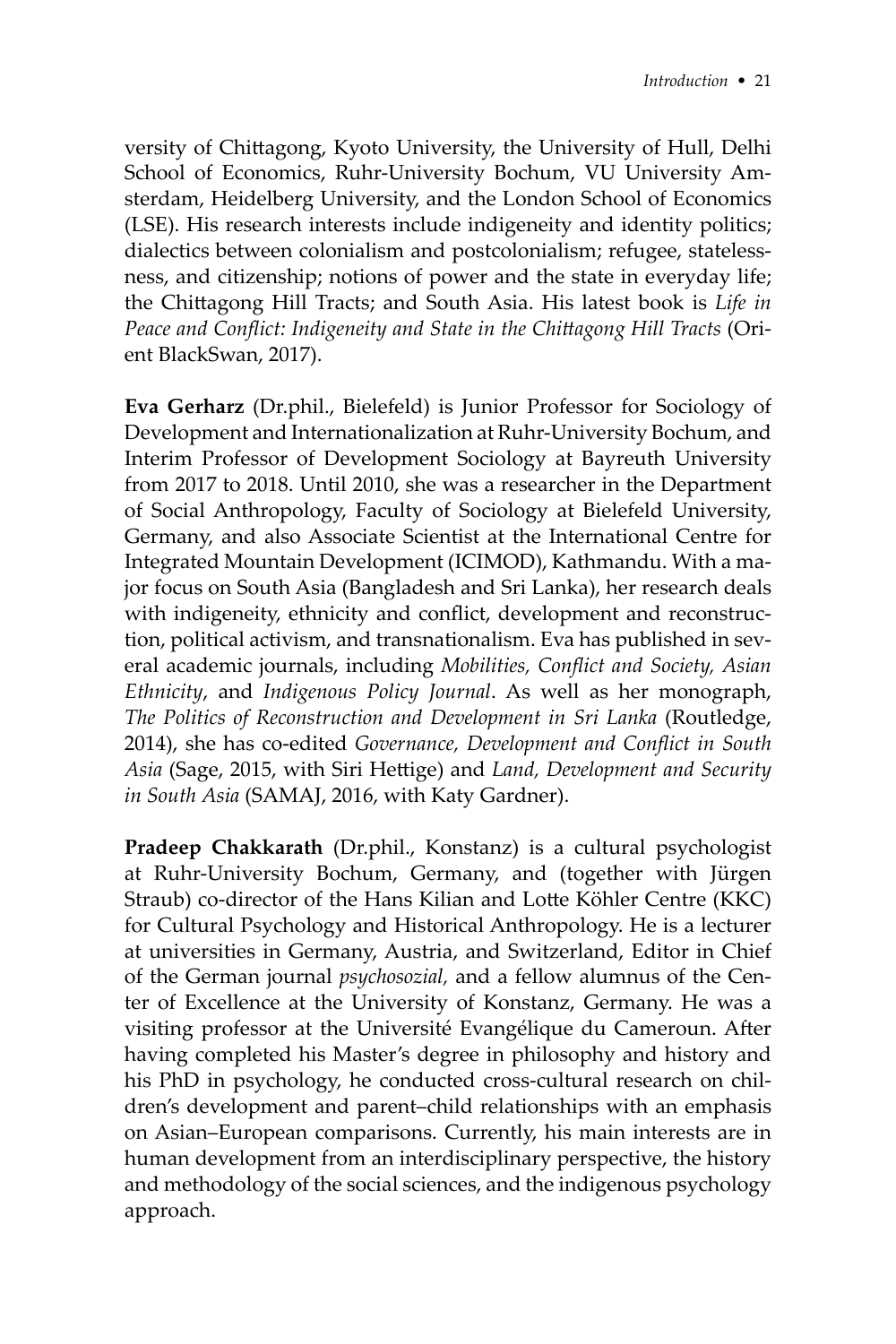#### **Notes**

- 1. See http://www.refworld.org/docid/3b00f04e10.html (accessed 16 March 2017).
- 2. See http://www.culturalsurvival.org/news/none/un-tracks-progress-secondinternational-decade-world-s-indigenous-people (accessed 16 March 2017).
- 3. Beth Conklin and Laura Graham explain that continuous media reporting on global warming, declining biodiversity, and deforestation brought, for example, the plight of local Amazon Indians and their conflict over natural resources to the attention of a broader international audience (see Conklin and Graham 1995).

# **Bibliography**

- Appadurai, Arjun. 1996. Modernity at Large: Cultural Dimensions of Globalization. Minneapolis, MN and London: Minnesota University Press.
- ———. 2006. *Fear of Small Numbers: An Essay on the Geography of Anger.* Durham, NC and London: Duke University Press.
- Baber, Zaheer. 2002. "Orientalism, Occidentalism, Nativism: The Culturalist Quest for Indigenous Science and Knowledge." *The European Legacy* 7: 747–58.
- Bal, Ellen. 2007. *They Ask if We Eat Frog: Garo Ethnicity in Bangladesh.* Leiden: International Institute for Asian Studies.
- Barnard, Alan. 2006. "Kalahari Revisionism, Vienna and the Indigenous Poeples Debate." *Social Anthropology* 14(1): 1–16.
- Baviskar, Amita. 2006. "The Politics of Being 'Indigenous'." In *Indigeneity in India,* ed. Bengt G. Karlsson and Tanka B. Subba, 33–50. London: Kegan Paul.
- Béteille, André. 1998. "The Idea of Indigenous People." *Current Anthropology* 39(2): 187–92.
- Boyer, Dominic. 2009. "Making (Sense of) News in the Era of Digital Information." In *The Anthropology of News and Journalism: Global Perspectives,* ed. S. Elizabeth Bird, 241–256. Bloomington, IN: Indiana University Press.
- Boyer, Dominic. 2012. "From Media Anthropology to the Anthropology of Mediation." In *The SAGE Handbook of Social Anthropology,* ed. Richard Fardon, Oliva Harris, Trevor Marchand, Cris Shore, Veronica Strang, Richard Wilson, Mark Nuttall, 383-392. London et al.: Sage.
- Bruchac, Margaret, Siobhan Hart, and H. Martin Wobst (eds). 2010. *Indigenous Archaeologies: A Reader on Decolonization.* Walnut Creek, CA: Left Coast.
- Cadena, Marisol de la, and Orin Starn (eds). 2007. *Indigenous Experience Today.* New York: Berg.
- Chakkarath, Pradeep. 2012. "The Role of Indigenous Psychologies in the Building of Basic Cultural Psychology." In *The Oxford Handbook of Culture and Psychology,* ed. J. Valsiner*,* 71–95. New York: Oxford University Press.
- Chakkarath, Pradeep. 2013. "Indian Thoughts on Psychological Human Development." In *Psychology and Psychoanalysis* (Vol. XIII, Part 3, of *History of Sci-*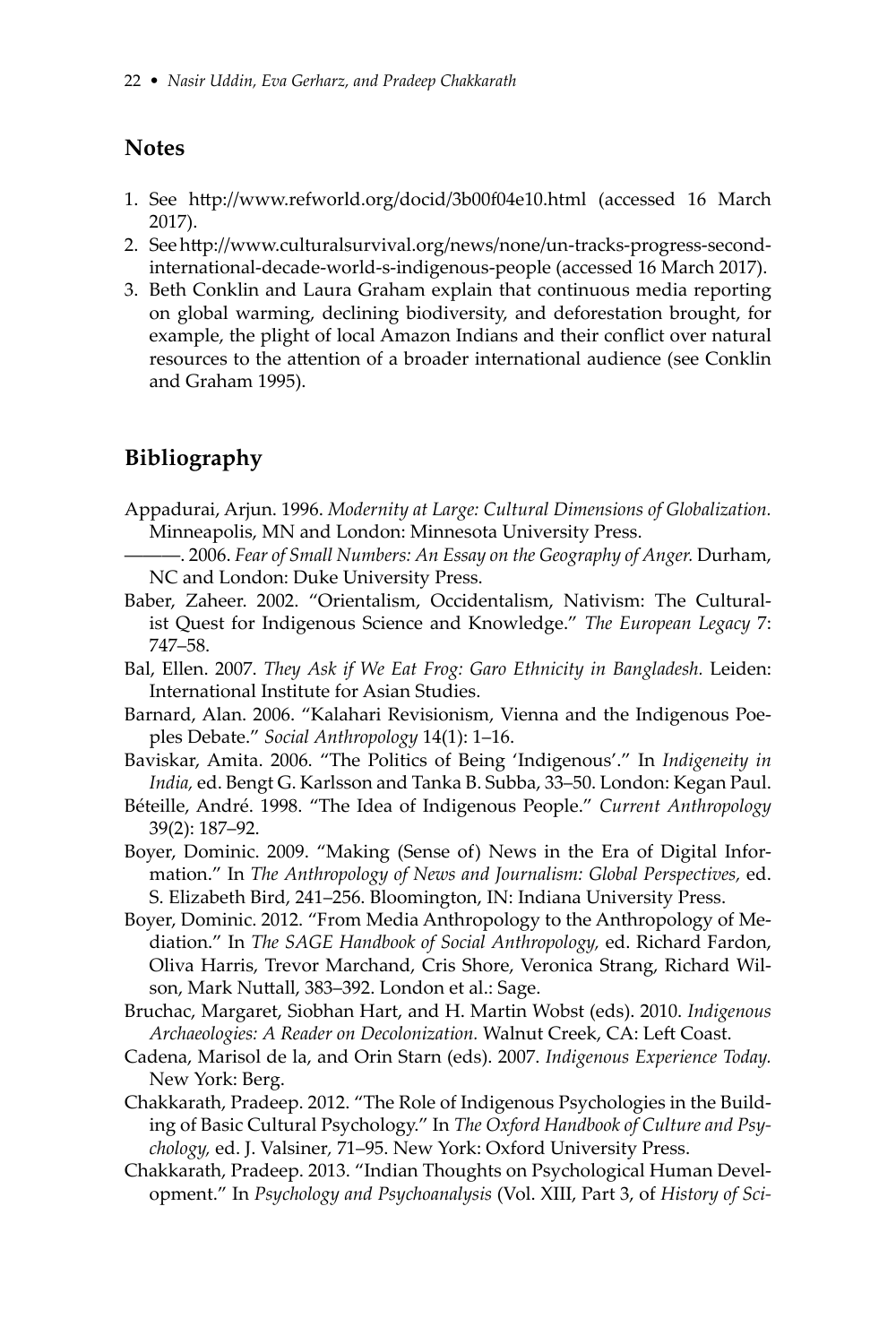*ence, Philosophy and Culture in Indian Civilization*), ed. G. Misra, 167–190. New Delhi: Munshiram Manoharlal Publishers.

- Chakrabarty, Dipesh. 2002. *Habitations of Modernity: Essays in the Wake of Subaltern Studies.* Chicago, IL: University of Chicago Press.
- Cliff ord, James. 2013. *Returns: Becoming Indigenous in the Twenty-First Century.*  Cambridge, MA: Harvard University Press.
- Conklin, Beth A., and Laura A. Graham. 1995. "The Shifting Middle Ground: Amazonian Indians and Eco-Politics." *American Anthropologist* 97(4): 695– 710.
- Cowan, Jane K. 2001. "Ambiguities of an Emancipatory Discourse: The Making of a Macedonian Minority in Greece." In *Culture and Rights: Anthropological Perspectives,* ed. Jane K. Cowan, Marie-Bénédicte Dembour, and Richard Wilson, 172–176. Cambridge and New York: Cambridge University Press.
- Dev, Nathan, Govind Kelkar, and Pierre Walter (eds). 2004. *Globalization and Indigenous People in Asia: Changing the Local-Global Interface.* Thousand Oaks, CA and London: Sage.
- Escobar, Arturo. 1995. *Encountering Development: The Making and Unmaking of the Third World.* Princeton, NJ: Princeton University Press.
- Esteva, Gustavo and Prakash, Madhu. 1998. *Grassroots Post-modernism: Remaking the Soil of Cultures.* London and New York: Zed Books.
- Ferguson, James. 1994. *The Anti-Politics Machine: "Development" Depoliticization, and Bureaucratic Power in Lesotho.* Minneapolis, MN and London: University of Minnesota Press.
- Forte, Maximilian C. 2010. *Indigenous Cosmopolitans: Transnational and Transcultural Indigeneity in the Twenty-First Century.* New York: Peter Lang Publishing.
- Gellner, David. 2011. "Belonging, Indigeneity, Rites, and Rights: The Newar Case." In *The Politics of Belonging in the Himalayas,* ed. Joanna Pfaff -Czarnecka and Gérard Toffin, 45-76. Delhi: Sage.
- Gerharz, Eva. 2012. "Approaching Indigenous Activism from the Ground Up: Experiences from Bangladesh." In *Beyond Methodological Nationalism: Research Methodologies for Cross-Border Studies,* ed. Anna Amelina et al., 129– 154. London: Routledge.
- Gerharz, Eva. 2014. "Recognising Indigenous People, the Bangladeshi Way: The United Nations Declaration for Indigenous People's Rights, Transnational Activism and the Constitutional Amendment Affair of 2011." Indige*nous Policy Journal* 24(4): 64–79.
- Ghosh, Kaushik. 2006. "Between Global Flows and Local Dams: Indigenousness, Locality and the Transnational Sphere in Jharkhand, India." *Cultural Anthropology* 21(4): 501–34.
- Hodgson, Dorothy. 2011. *Being Maasai, Becoming Indigenous: Postcolonial Politics in a Neoliberal World.* Bloomington, IN: Indiana University Press.
- Karlsson, Bengt. 2011. *Unruly Hills: A Political Ecology of India's Northeast.* New York: Berghahn Books.
- Karlsson, Bengt, and Tanka B. Subba (eds). 2006. *Indigeneity in India.* London: Kegan Paul.
- Kenrick, Justin, and Jerome Lewis. 2004. "Indigenous Peoples' Rights and the Politics of the Term 'Indigenous'." *Anthropology Today* 20(2): 4–9.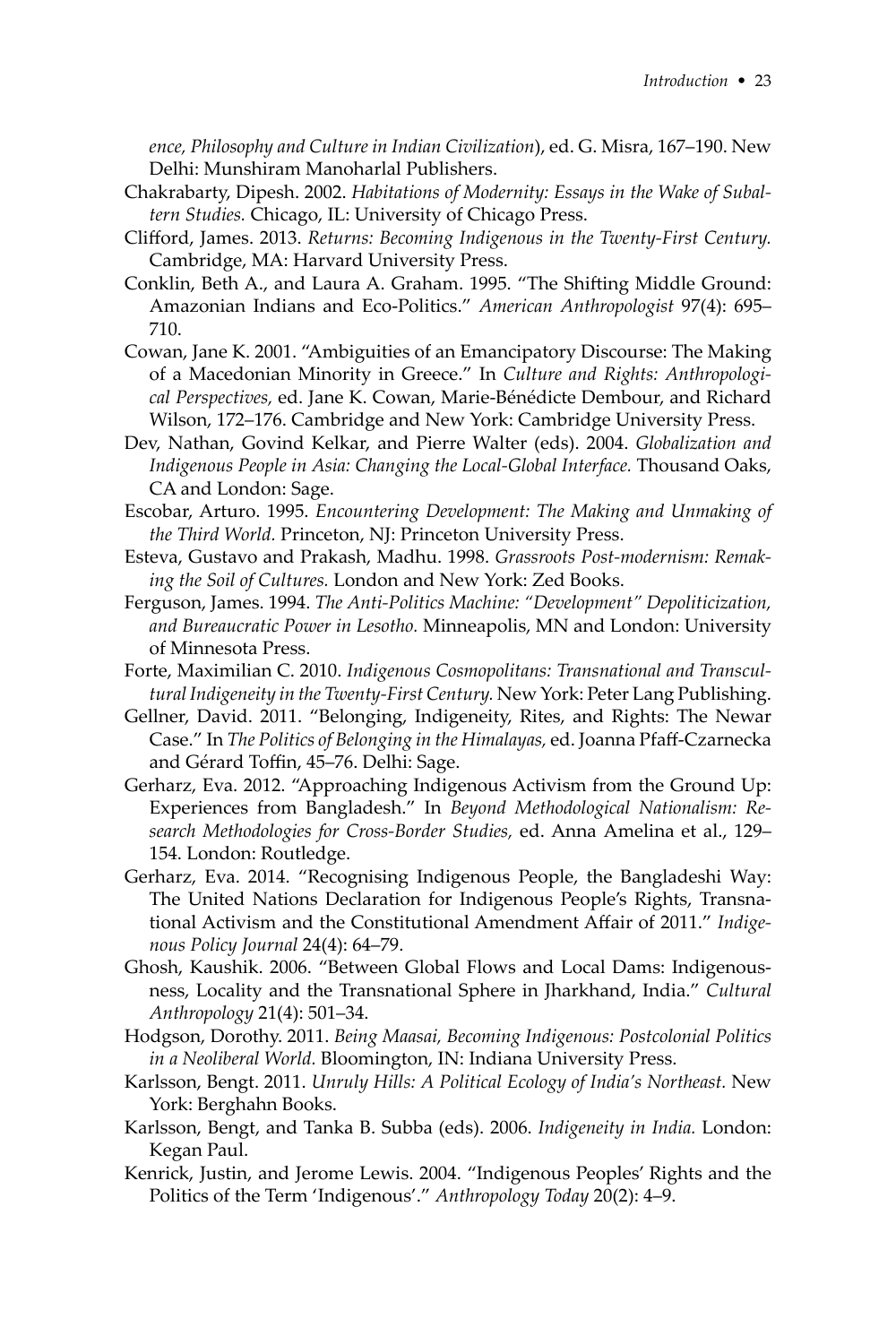- Khoury, Seif Da'Na, and Laura Khoury. 2013. "Geopolitics of Knowledge: Constructing an Indigenous Sociology from the South." *International Review of Modern Sociology* 39: 1–28.
- Kuper, Adam. 2003. "The Return of the Native." *Current Anthropology* 44(3): 389–402.
- Laungaramsri, Pinkaew. 2002. Redefining Nature: Karen Ecological Knowledge *and the Challenge to the Modern Conservation Paradigm.* Chennai: Earthworm Books.
- Laurie, Nina, Robert Andolina, and Sarah Radcliffe. 2005. "Ethnodevelopment: Social Movements, Creating Experts and Professionalising Indigenous Knowledge in Ecuador." *Antipode* 37(3): 470–96.
- Li, Tania Murray. 2010. "Indigeneity, Capitalism, and the Management of Dispossession." *Current Anthropology* 51(3): 385–414.
- Linkenbach, Antje. 2004. "Lokales Wissen im Entwick lungsdiskurs: Abwertung, Aneignung oder Anerkennung des Anderen?" In *Lokales Wissen: Sozialwissensch aft lich e Perspektiven,* ed. Nikolaus Schareika and Thomas Bierschenk, 233–57. Münster: Lit.
- Merlan, Francesca. 2009. "Indigeneity: Global and Local." *Current Anthropology* 50(3): 303–33.
- Miller, Daniel. 2011. *Tales from Facebook.* Cambridge and Malden: Polity Press.
- Molyneux, Maxine, and Marilyn Thomson. 2011. "Cash Transfers, Gender Equity and Women's Empowerment in Peru, Ecuador and Bolivia." *Gender & Development* 19(2): 195–212.
- Morgan, Gordon. 1997. *Toward an American Sociology: Questioning the European Construct.* Westport, CT: Praeger Publishers.
- Muehlebach, Andrea. 2001. "'Making Place' at the United Nations: Indigenous Cultural Politics at the UN Working Group on Indigenous Populations." *Cultural Anthropology* 16(3): 415–48.
- Pelican, Michaela. 2009. "Complexities of Indigeneity and Autochthony: An African Example." *American Ethnologist* 36(1): 149–62.
- Pfaff-Czarnecka, Joanna, and Gérard Toffin. 2011. "Introduction: Belonging and Multiple Att achments in Contemporary Himalayan Societies." In *The Politics of Belonging in the Himalayas: Local Att achments and Boundary Dynamics,* ed. Joanna Pfaff-Czarnecka and Gérard Toffin, xi–xxxviii. New Delhi: Sage.
- Randeria, Shalini. 2003. "Cunning States and Unaccountable International Institutions: Legal Plurality, Social Movements and Rights of Local Communities to Common Property Resources." *European Journal of Sociology* 44(1): 27–60.
- Ruttenberg, Tara. 2013. "Wellbeing Economics and Buen Vivir: Development Alternatives for Inclusive Human Security." *PRAXIS: The Fletcher Journal of Human Security* 68(28): 68–92.
- Rycroft, Daniel J., and Sangeeta Dasgupta (eds). 2011. *The Politics of Belonging in India: Becoming Adivasi.* Abingdon: Routledge.
- Schüttpelz, Erhard. 2007. "Ein absoluter Begriff. Zur Genealogie und Karriere des Netzwerkbegriffs." In Vernetzte Steuerung: Soziale Prozesse im Zeitalter *tech nisch er Netzwerke*, ed. Stefan Kaufmann, 25–46. Zürich: Chronos.
- Scott, James. 2009. *The Art of Not Being Governed: An Anarchist History of Upland Southeast Asia.* New Haven, CT: Yale University Press.